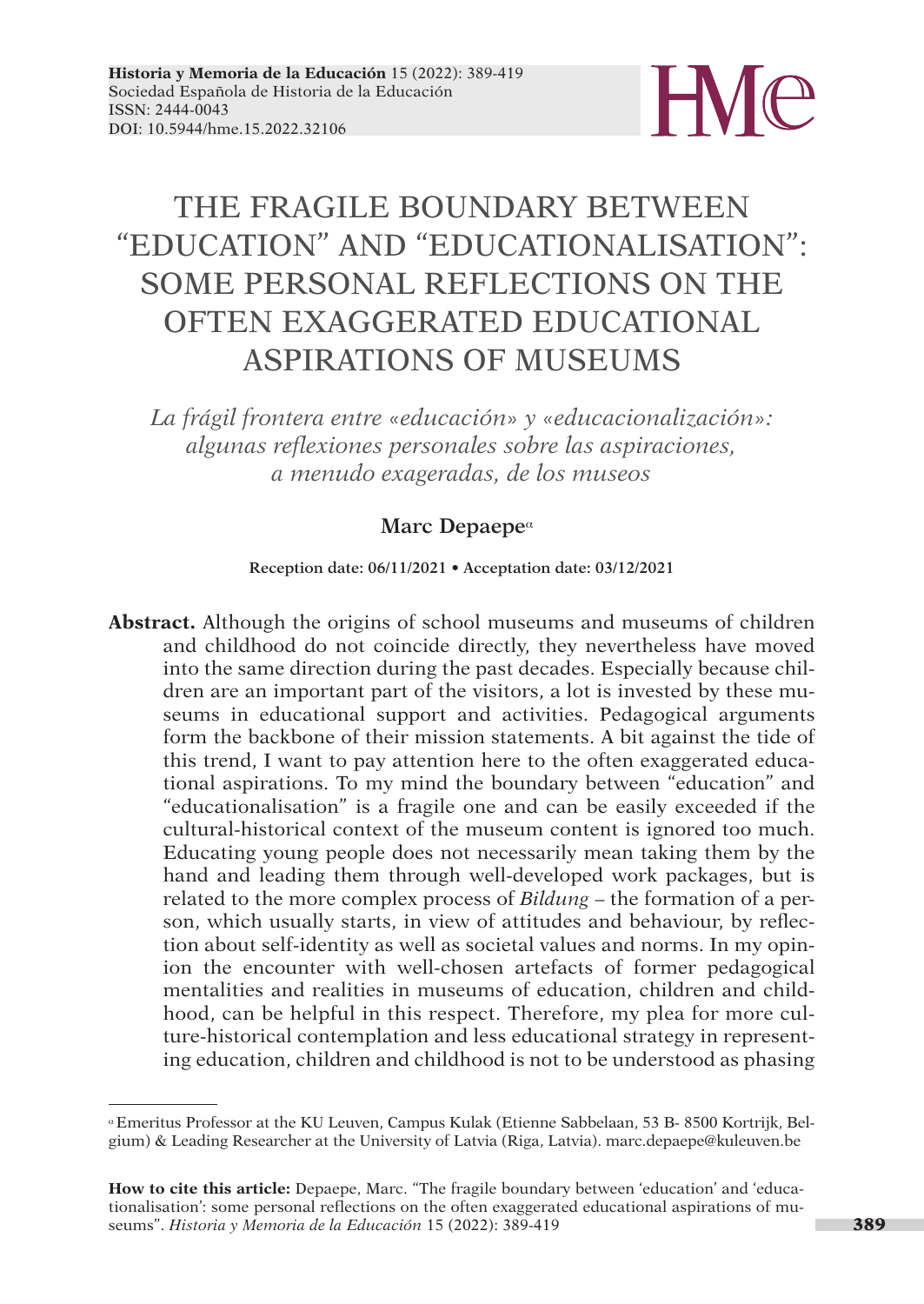out efforts in this sector. On the contrary, the shift of emphasis from the neoliberal focus on efficiency, management, and social relevance (also in terms of a possible instrumentalization) of educational history towards more scientific, cultural-historical underpinning will need continuous support.

**Keywords:** Educational historiography; Childhood history; Representation in museums; Latvia; Belgium.

**Resumen.** *Aunque los orígenes de los museos escolares y de los museos de la infancia y la niñez no coinciden directamente, sin embargo, se han movido en la misma dirección durante las últimas décadas. Especialmente porque los niños son una parte importante de los visitantes, estos museos invierten mucho en apoyo y actividades educativas. Los argumentos pedagógicos constituyen la columna vertebral de sus declaraciones de su misión. Un poco a contracorriente de esta tendencia, quiero prestar atención aquí a las aspiraciones educativas, a menudo exageradas. En mi opinión, la frontera entre «educación» y «pedagogización» es frágil y puede sobrepasarse fácilmente si se ignora en exceso el contexto cultural-histórico del contenido del museo. Educar a los jóvenes no significa necesariamente llevarlos de la mano y conducirlos a través de paquetes de trabajo bien desarrollados, sino que está relacionado con el proceso más complejo de Bildung - la formación de una persona, que suele comenzar, en vista de las actitudes y el comportamiento, por la reflexión sobre la identidad propia, así como sobre los valores y normas sociales. En mi opinión, el encuentro con artefactos bien elegidos de antiguas mentalidades y realidades pedagógicas en los museos de la educación, los niños y la infancia puede ser útil a este respecto. Por lo tanto, mi petición de una mayor contemplación histórico-cultural y una menor estrategia educativa en la representación de la educación, la infancia y los niños no debe entenderse como una eliminación progresiva de los esfuerzos en este sector. Por el contrario, el cambio de énfasis desde el enfoque neoliberal en la eficiencia, la gestión y la relevancia social (también en términos de una posible instrumentalización) de la historia de la educación hacia un apuntalamiento más científico e histórico-cultural necesitará un apoyo continuo.*

**Palabras clave:** *Historiografía educativa; Historia de la infancia; Representación en museos; Letonia; Bélgica.*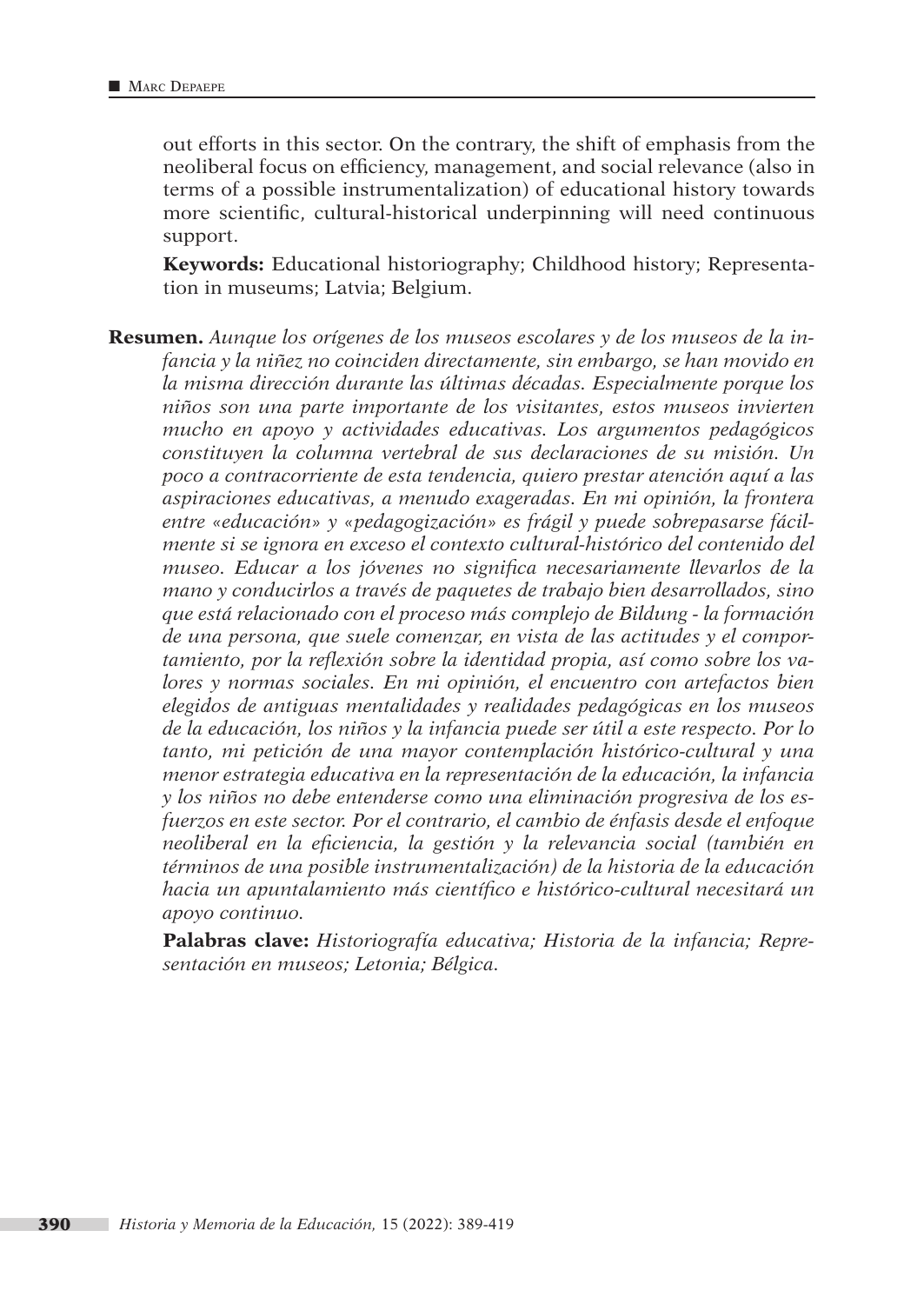"This story hits more marks than you suppose. All critics, pedants, men of endless prose,  $\lceil$ ... No matter what the task, Their precious tongues must teach; Their help in need you ask, You first must hear them preach".<sup>1</sup>

(J. de La Fontaine, 1668)

### **AN UNEXPECTED QUESTION THAT PROMPTED A FEW PERSONAL REFLECTIONS**

In 2020, Iveta Kestere succeeded in winning a research project at the University of Latvia looking into the representation of childhood in her country's museums.<sup>2</sup> Given the fact that  $I$  — since becoming an emeritus at Leuven — have had links with that very same university as a leading researcher, my colleague asked me right from the start whether I wanted to take part. Both out of gratitude and out of curiosity, I immediately accepted her offer. That said, I don't actually have a huge amount of expertise in this matter, even though I was involved as a content consultant in the design of the now-defunct Education Museum in Ypres between 1991 and 2017. However, that doesn't exactly make me a museum educator or a specialist in museology, and I'm afraid I can't claim to be a historical researcher of childhood either. One thing I can rightly lay claim to are the various publications on the history of education I've worked on over the course of my career, including in connection with the activities of education museums.3 Whether that suffices to help develop the

<sup>1</sup> Quotes from "The Boy and the Schoolmaster" (originally 1668), in: *The fables of La Fontaine* Translated from the French by Elizur Wright [original place and date: Boston, USA, 1841]. A New Edition, with notes by J. W. M. Gibbs, 1882.

<sup>2</sup> University of Latvia, Research project lzp-2020/2-0282: "Representation of childhood in the museums of Latvia, integrated in the e-learning environment of higher education". The present article is also a contribution to this project. The paper was originally presented at the international conference "stories on childhood: history, memory and research", 22-23 October 2021, Riga, Latvia, which was also part of the project.

<sup>&</sup>lt;sup>3</sup> About my work, also in the context of museums, see, e.g., interviews in history of education journals: S. Polenghi & G. Bandini, "Interview with Marc Depaepe", *Espacio, Tiempo y Educación* 3, nº. 1 (2016): 445-453; J.M. Hernández Díaz, "Conversación con Marc Depaepe. Historiador de la educación, Universidad Católica de Lovaina (Bélgica)", *Historia de la educación* 39 (2020): 437-459; F. Maas, "Een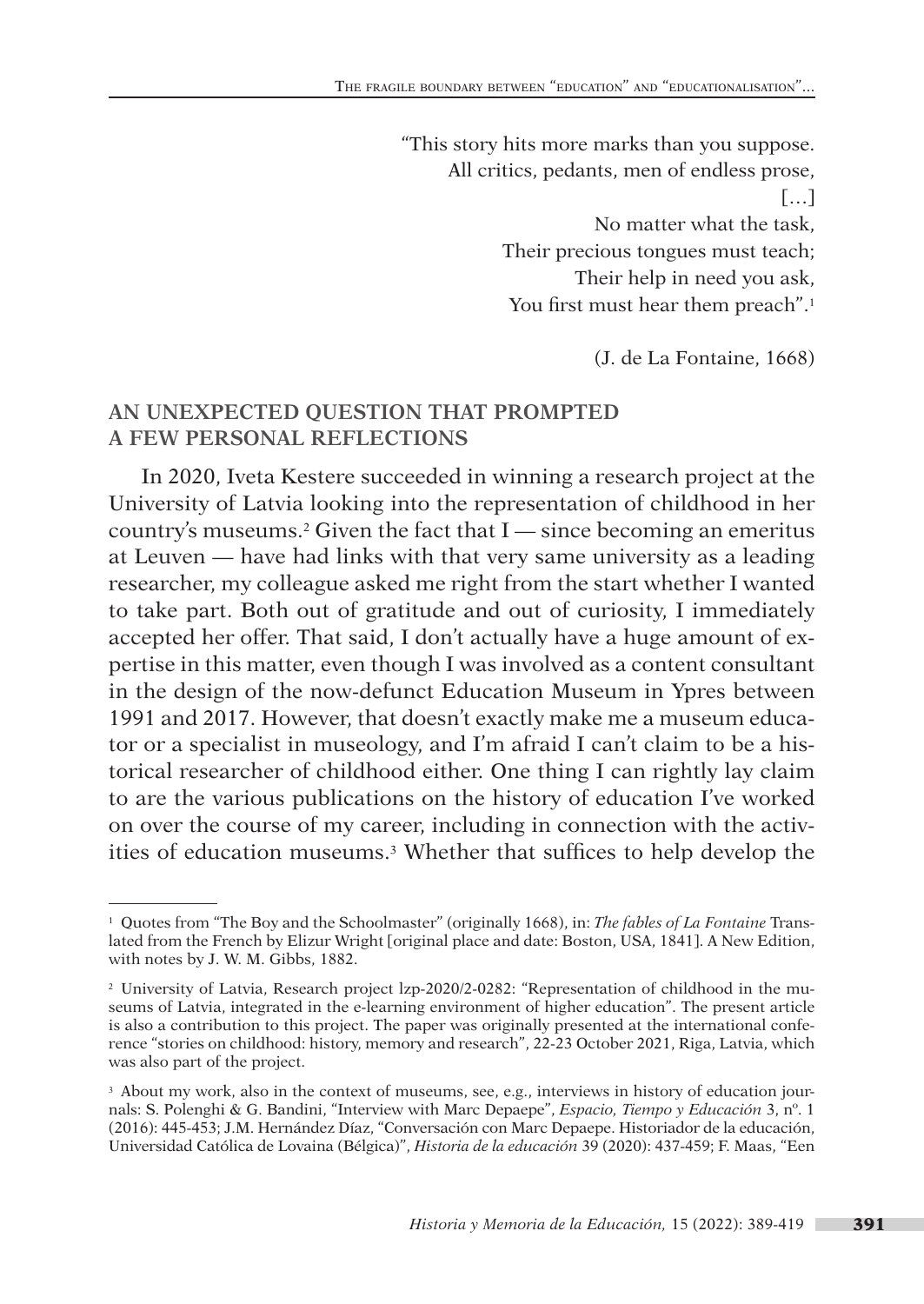theoretical-methodological foundations of the aforementioned research project — something I'm ostensibly expected to do — is a whole different matter altogether. Regardless, it is likely that this project will be able to draw on some of my considerations on the nature and identity of educational historiography that I have shared as part of various publications over the years.4

From the late 18th century, the concept of "being a child" slowly but surely morphed into "being a pupil" as a result of the increasing importance of schools as social institutions.5 As a consequence, there are clear parallels between the historiography of childhood and that of education. From a research perspective, that latter discipline has extricated itself further and further from the cocoon of educational sciences over the past few decades, even though it remains mostly embedded in that field from an institutional point of view. Instead of continuing to define itself as an auxiliary science or as an element of pedagogy and/or educational science(s), the history of child rearing and education has gradually started to align itself with social and cultural historiography since the 1960s and 1970s. Together with the success of various new-fangled research methods and techniques in the context of the empirical and analytical "evidence based" exploration of human behaviour (of which child rearing and education are increasingly seen as an element), this

bevrijdende, ontmoetende en soms helende dialoog. Marc Depaepe over onderwijsmusea als laboratoria voor historisch-pedagogisch onderzoek", *Lessen. Periodiek van het Nationaal Onderwijsmuseum en de Vereniging van Vrienden* 15, no. 2 (2020): 4-7.

<sup>4</sup> For a brief synthesis of my work, see my farewell lecture at the University of Leuven, campus Kulak, published as: M. Depaepe, "Why even today educational historiography is not an unnecessary luxury. Focusing on four themes from forty-four years of research", *Espacio, Tiempo y Educación* 7, no. 1 (2020): 227-246. In the Liber Amicorum five former students dedicated to me, one can find a profound and critical discussion about my work, see, e.g., Thomas S. Popkewitz, "The Study of Education. On Rethinking History with the Help of Marc Depaepe", in *Folds of Past, Present and Future: Reconfiguring Contemporary Histories of Education,* eds. S. Van Ruyskensvelde, G. Thyssen, F., Herman, A., Van Gorp & P. Verstraete (Berlin: De Gruyter, 2021), 39-58; L. Fendler, "Critical Powers of Historical Framing", in *Folds of Past, Present and Future: Reconfiguring Contemporary Histories of Education*, eds. S. Van Ruyskensvelde, G. Thyssen, F., Herman, A., Van Gorp & P. Verstraete (Berlin: De Gruyter, 2021): 59-80.

<sup>5</sup> See, among others, U. Herrmann, *Historische Bildungsforschung und Sozialgeschichte der Bildung: Programme – Analysen – Ergebnisse* (Weinheim: Deutscher Studien Verlag, 1990); H.E. Tenorth, *Geschichte der Erziehung. Einführung in die Grundzüge ihrer neuzeitlichen Entwicklung* (Weinheim/München: Juventa, 2000³); J. Ch. von Bühler, *Die gesellschaftliche Konstruktion des Jugendalters. Zur Entstehung der Jugendforschung am Beginn des 20. Jahrhunderts* (Weinheim: Deutscher Studien Verlag, 1990). See also: O. Welply, "A crisis in education? an Arendtian perspective on citizenship and belonging in France and England", *British journal of sociology of education* 40, no. 6 (2019): 759-775.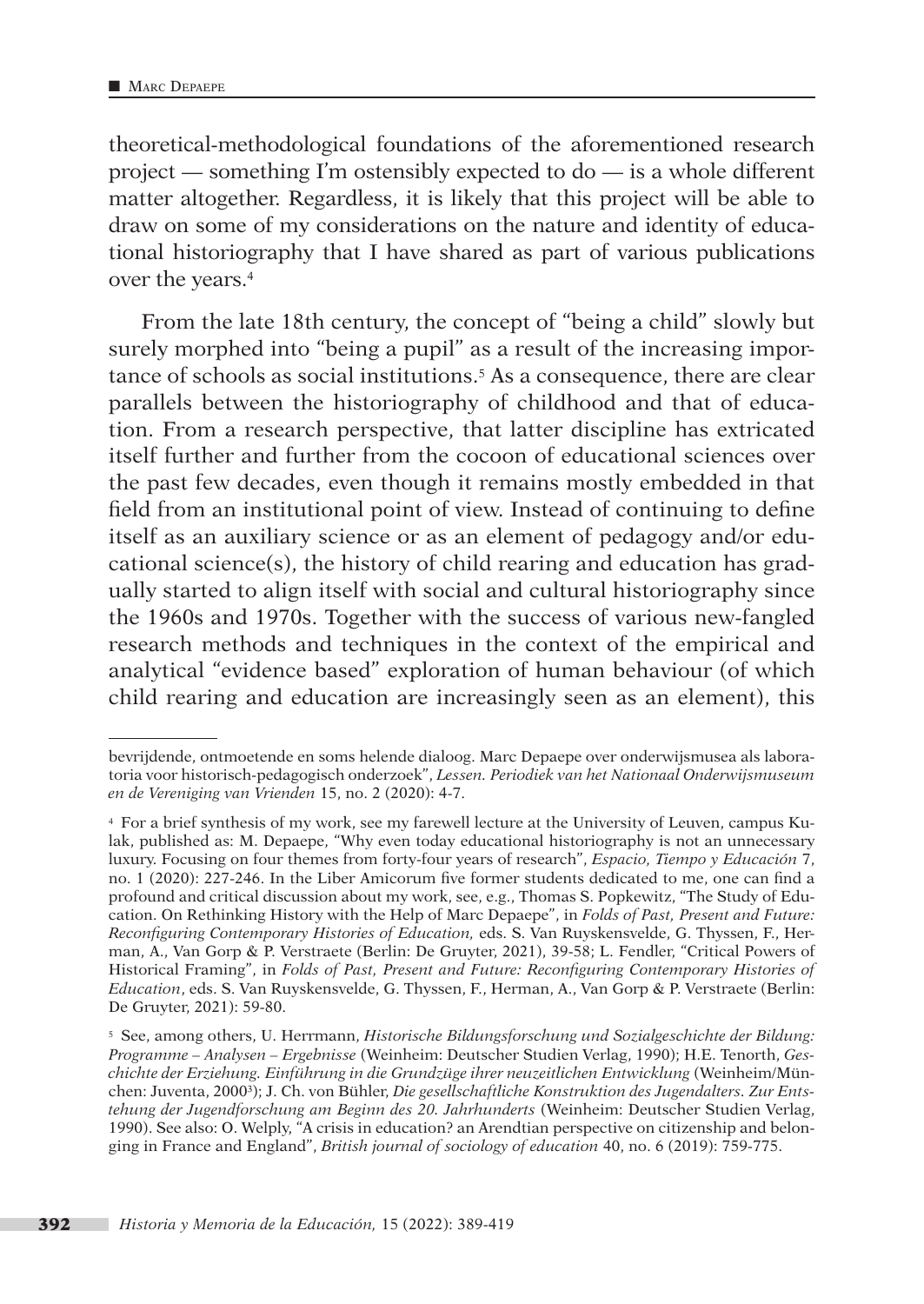has undoubtedly led to a reduction, and in some cases even the disappearance, of the historical approach (mainly in relation to ideas) on the curriculum of educational courses. On top of that, it may also have led to a lessening of its so-called educational relevance to the field.<sup>6</sup>

That said, I believe it remains to be seen to what extent the near-constant hankering for "lessons" from the educational past (which continues to be part and parcel of the literature to this day) isn't simply an illusion arising from the utilitarian legacy of the Enlightenment: a history-of-mentalities continuation of the utilitarian ideology of modernism that we fall back on to support and/or explain countless social issues and political or ideological motives. In any case, it is difficult to view the rise of "historical pedagogy", as our field has traditionally been referred to in several languages, as separate from the emerging professionalisation of education as an occupation. Halfway through the 19th century, in light of the ever more important role played by schools in nation states, we started searching for (authoritative) arguments from the past in order to elevate the professional ethos of educators<sup> $7$ </sup> — in sharp contrast to the material conditions they effectively worked in, as a side note. For these reasons, I and the other members of our research group(s) (which varied greatly in terms of composition over the years) have on multiple occasions stood up to defend the intrinsic value of studying the history of education, and by extension, argued in favour of a more scientific attitude in the development of education and school museums, without too many pedagogical or didactic ulterior motives.8

<sup>6</sup> See, for example, G. McCulloch, *The Struggle for the History of Education* (London/New York: 2011); McCulloch as well as R. Aldrich, *Lessons from History of Education. The selected works of Richard Aldrich* (London/New York: Routledge, 2006) are more likely to take a less orthodox stance on the intrinsic value of the discipline of the history of education than I do.

<sup>7</sup> France is a good example: see J. Gautherin, *Une discipline pour la république. La science de l'éducation en France (1882-1914)* (Berne: Peter Lang, 2002).

<sup>8</sup> Most sharply in: M. Depaepe, "The Ten Commandments of Good Practices in History of Education Research", *Zeitschrift für Pädagogische Historiographie* 16, no. 1 (2010): 31-34. See further also, among others, M. Depaepe, "How should history of education be written? Some reflections about the nature of the discipline from the perspective of the reception of our work", *Studies in Philosophy and Education* 23, no. 5 (2004): 333-345; M. Depaepe & F. Simon, "Sources in the Making of Histories of Education: proofs, arguments, and other reasonings from the historian's workplace", in *Educational Research: Proofs, Arguments, and Other Reasonings,* eds. P. Smeyers & M. Depaepe (Dordrecht: Springer, 2009), 23-39; M. Depaepe, "Qualities of Irrelevance? History of Education in the Training of Teachers", in *Knowledge, Politics and the History of Education*, ed. J. E. Larsen (Münster: LIT-Verlag, 2012), 39-53; K. Van Nieuwenhuyse, F. Simon & M. Depaepe, "The Place of History in Teacher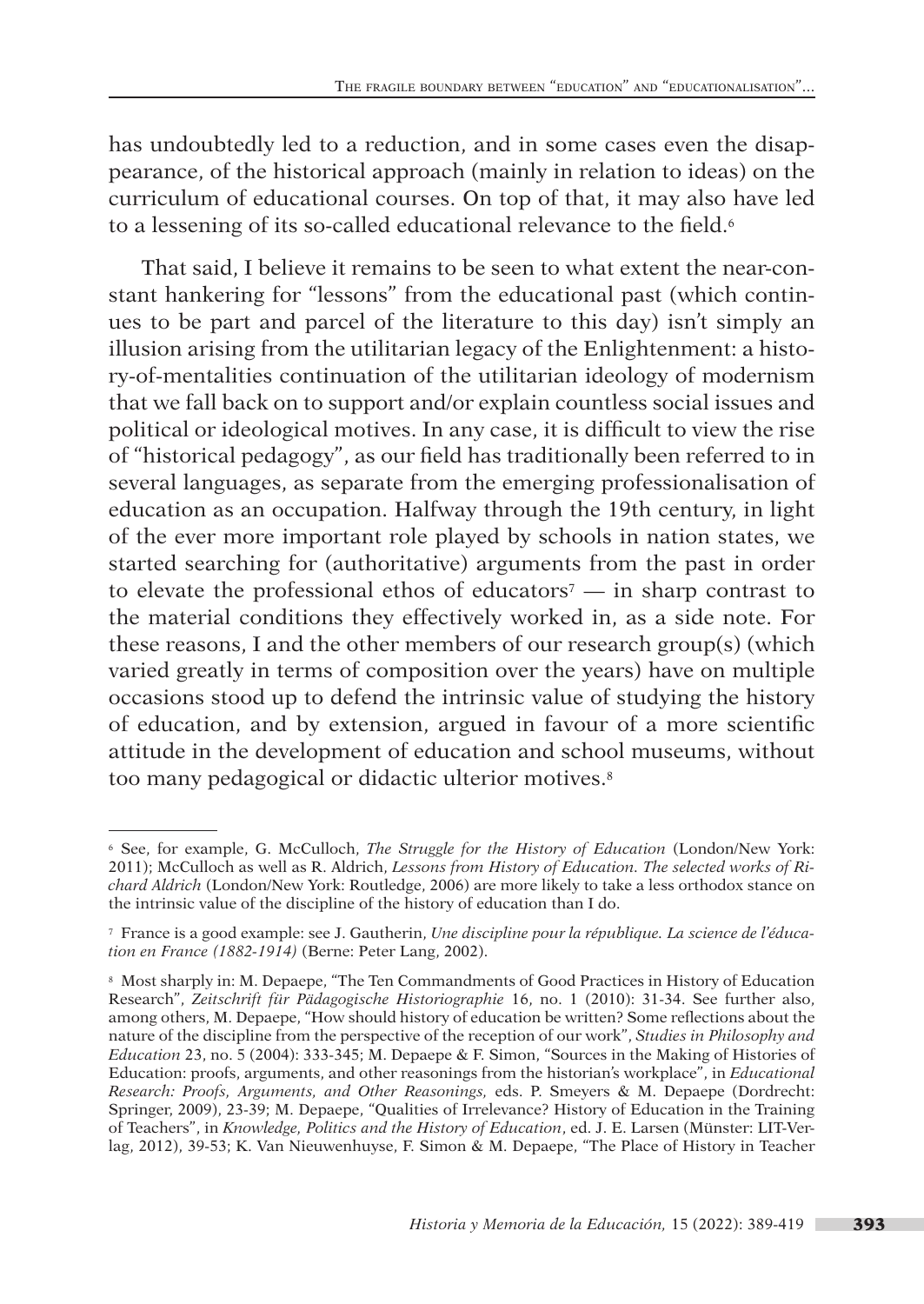After all, "school museums" came into being from the middle of the 19th century onwards as a result of pedagogical concerns, rather than out of an interest in cultural history. In some cases, they consisted of little more than the continuation of a didactic collection at some world fair or other that was intended to show the public at large the latest tools used to educate school-age children. Consequently, school museums first and foremost served as places where "new" material was collected and stored, which was then used to provide regular demonstrations to promote and support the educational reforms and innovations that occurred in the second half of the 19th century in the broader context of the modernisation of society. During the interbellum, these museums were faced with entirely new political and ideological contexts, and they either suffered as a result, or became increasingly politicised following the rise of "new order" ideas. This is exactly what happened in Germany, Italy and Spain, for example.9 The aftermath of the First World War

Training and in Education. A Plea for an Educational Future with a History, and Future Teachers with Historical Consciousness", *Bildungsgeschichte. International Journal for the Historiography of Education* 5, no.1 (2015): 57-69, and, as far as the material educational heritage and education museums are concerned: M. Depaepe & F. Simon, "Educação, Património Cultural na Bélgica: Investigação consistente espera por iniciativas museológicas", in *Educação e Património Cultural: Escolas, Objetos e Prácticas*, ed. M. J. Mogarro (Lisboa: Edições Colibri, 2015), 73-92; M. Depaepe & F. Simon, "It's All About Interpretation: Discourses at Work in Education Museums. The Case of Ypres", in *Educational Research: Discourses of Change and Change of Discourse*, eds. P. Smeyers & M. Depaepe ([Cham]: Springer International Publishing Switzerland, 2016), 207-222; M. Depaepe, "Au bas de la liste des priorités? Quelques réflexions personnelles sur le traitement du patrimoine scolaire en Belgique", in *Première rencontre francophone des musées de l'école. Actes Rouen 2016* (Rouen: Le Musée national de l'éducation [Munané], 2018), 65-75; M. Depaepe, "Über den Bildungswert von Schulmuseen", in *Bildungsmedien im wissenschaftlichen Diskurs,* Hrsg. J. Benecke, A. Richter, H. Schulz-Gade, D. Balcke, M. Schmid (Bad Heilbrunn: Kilinkhardt, 2021), in press ; M. Depaepe, "Like a voice in the wilderness? Striving for a responsible handling of the educational heritage", in *Exhibiting the Past: Public Histories of Education*, eds. F. Herman, S. Braster & M. del Mar del Pozo Andrés (Berlin: De Gruyter, 2022), in press.

<sup>9</sup> Th. Heese, "Schulmuseen en Allemagne: histoire et situation actuelle des musées de l'école allemands", in *Première rencontre francophone des musées de l'école. Actes Rouen 2016* (Rouen: Le Musée national de l'éducation [Munané], 2018), 51-63; A. Ascenzi, M. Brunelli & J. Meda, "Représentation du passé scolaire dans les musées de l'école en Italie", in *Première rencontre francophone des musées de l'école. Actes Rouen 2016* (Rouen: Le Musée national de l'éducation [Munané], 2018), 89-103; P. Dávila & L.M. Naya, "Constitution, conservation et valorisation du patrimoine scolaire en Espagne", in *Première rencontre francophone des musées de l'école. Actes Rouen 2016* (Rouen: Le Musée national de l'éducation [Munané], 2018), 77-88. The Italian article has been elaborated into another one: J. Meda, "The 'Sites of School Memory' in Italy between memory and oblivion: a first approach", *History of Education & Children's Literature* 14, no. 1 (2019): 25-47. As far as Belgium is concerned, see: K. Catteeuw, "Hoe oud het nieuwe en hoe nieuw het oude is", in *Op eigen vleugels. Liber Amicorum Prof. Dr. An Hermans*, eds. M. D'hoker & M. Depaepe (Antwerp: Garant, 2004), 237-248. For the Netherlands: R. van Buren, *Het verschijnsel schoolmuseum in nationaal perspectief. Van praktisch en pedagogisch naar cultuurhistorisch* (Scriptie [Research Paper]) (Heerlen: Open Universiteit, 2009). Recently,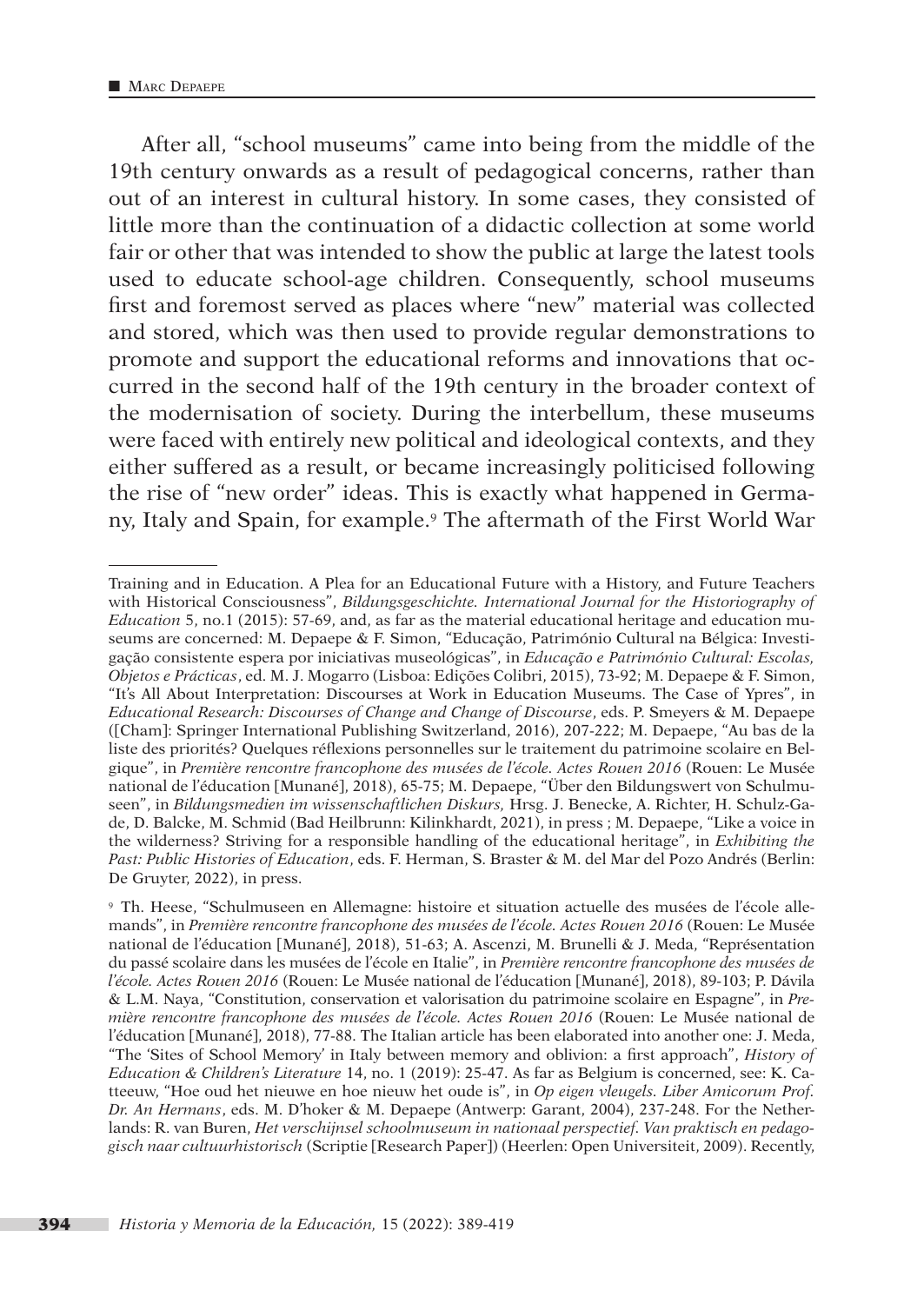didn't just herald a change in policy priorities, including from a financial perspective; it also paved the way for various fascistoid educational schemes that increasingly started using modern mass media (such as radio) to spread their ideology. Many "national" school museums saw their significance diminish as a result, and several were simply shut down.

It is only from the 1970s-1980s onwards, when lots of small traditional schools started to disappear due to economies of scale, that a new wave of school museums started to pop up all over Europe, usually out of nostalgia for what had been lost.10 Even though the importance of culture-historical foundations was often expressly referenced as part of this, the overall picture is a little more complex than it is in education history research itself. To begin with, these museums are not so much laboratories for scientific research — however much we'd like them to be — as they are *lieux de mémoire* that, as I see it, simply ride the wave of whatever the remembrance industry and remembrance education expects them to be, without giving it too much thought, let alone theoretical, methodological and/or historiographic reflection and/or historical-cultural contemplation. This is because many of the initiative-takers and supporters of these school museums are former educational staff who — often consumed by romantic resonances from their own childhood — prefer to paint a rather rose-tinted view of the past. Partially out of nostalgia and longing for their former career, but also due to their allegiance to "schools" as an institution, they make every effort to highlight the benefits of the Western education system to the greatest extent possible. On top of that, they endeavour to promote this message on a completely voluntary basis, hoping and meaning that museums of this type are able to sustain themselves even without government subsidies, which are generally lacking. And that can only be viewed as a good thing from the perspective of interest in history.

However, this doesn't alter the fact that I myself remain an advoca te for a greater sense of historical reality in education museums, and I

an interesting article about the then network of pedagogical museums has been published: Z. Possamai, "Ferdinand Buisson and the emergence of pedagogical museums: clues of an international movement, nineteenth century", *Paedagogica Historica* 57, no. 4 (2021): 381-399.

<sup>10</sup> In our conference "stories on childhood: history, memory and research" (22-23 October 2021), this element was explicitly mentioned for the local villages in Spain by M. del Mar del Pozo Andrés, in her paper "Pedagogical museums in Spanish faculties of education: towards the future via the past".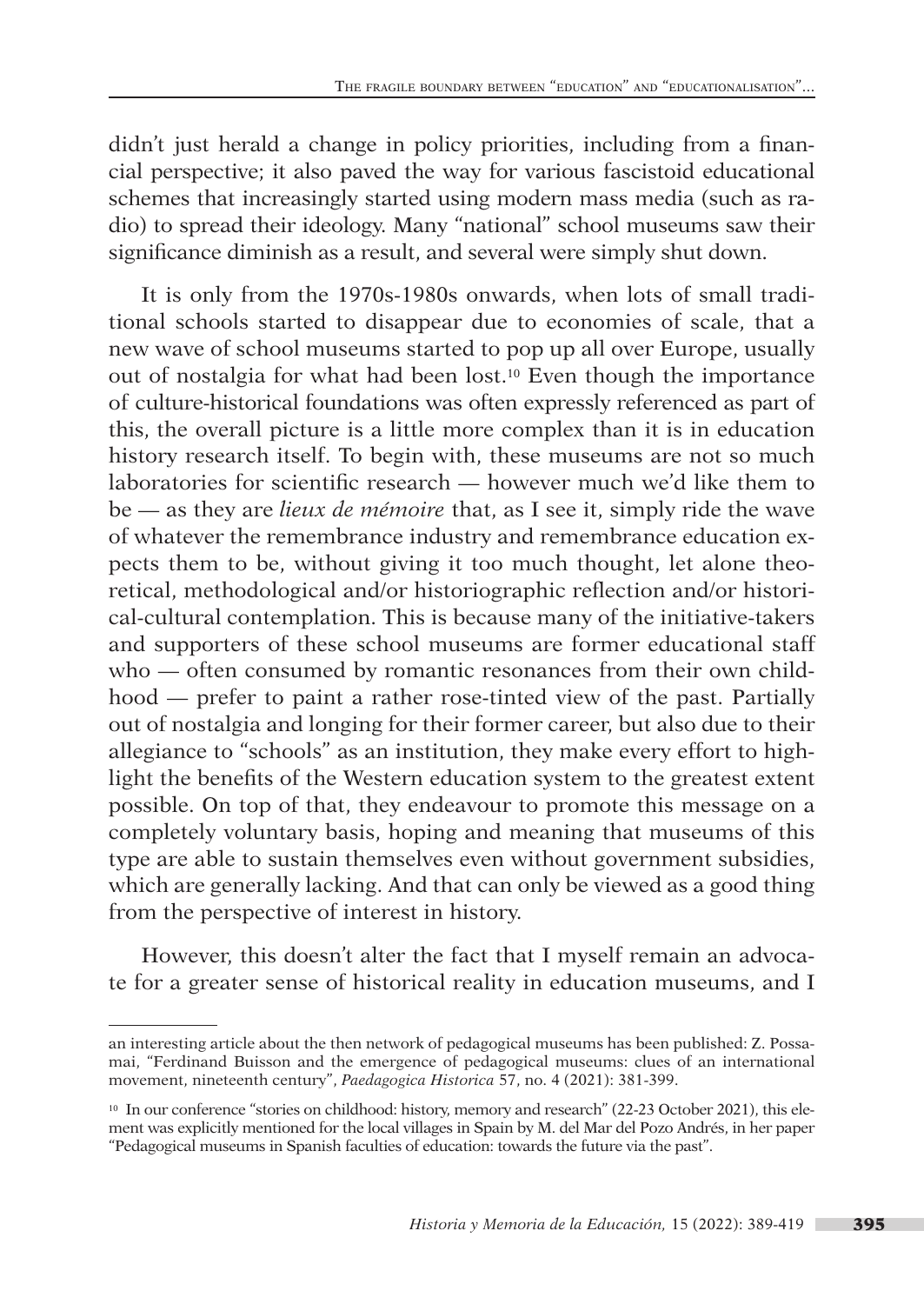don't believe that "playing schools" or providing "historical instruction" by the role play of a blunt and old-fashioned schoolmaster – the guide – keeping order in the historical reconstructed class, filled with naughty pupils – the visitors – should necessarily be part of that. My preference for a more realistic attitude is based on a clear reluctance to "use" history, even for educational purposes. After all, there are plenty of examples in the history of our field that show such use can easily lead to "misuse" or "abuse" — but that still isn't preventing colleagues from taking diametrically opposed positions in the contemporary conversation on the benefits and drawbacks of taking a historical approach in the educational sciences. In the hope that doing so will foster greater theoretical, methodological and historiographic awareness among those concerned, I'd like to delve into my opinions in this area — however limited they may be — in more detail below. In doing so, I will take a recent contribution in relation to the "educational" value of education museums as a point of departure, and I will explore to what extent my potentially controversial ideas may also be applicable to museums in general and to those about children and childhood in particular.

# **EDUCATION MUSEUMS AS LABORATORIES FOR AN EDUCATIONAL HISTORIOGRAPHY ORIENTED TO CULTURAL HISTORY**

In the context of a *Festschrift* for a colleague in Germany, I recently argued that education museums, in line with their general evolution "from practical and educational to culture-historical", should ideally evolve towards becoming "laboratories" for an educational historiography oriented to cultural history.11 So, what exactly do I mean by that, and what would this look like, not just in relation to Germany, but for other countries too, even outside of Europe?

The starting point for my reflections was the international colloquium that took place five years ago in Rouen on the valorisation of educational heritage. As an introduction to the volume of conference contributions that has since been published, Jean-François Condette — who is more or less the most important educational historian in France today — wrote

<sup>11</sup> Depaepe, Über den Bildungswert.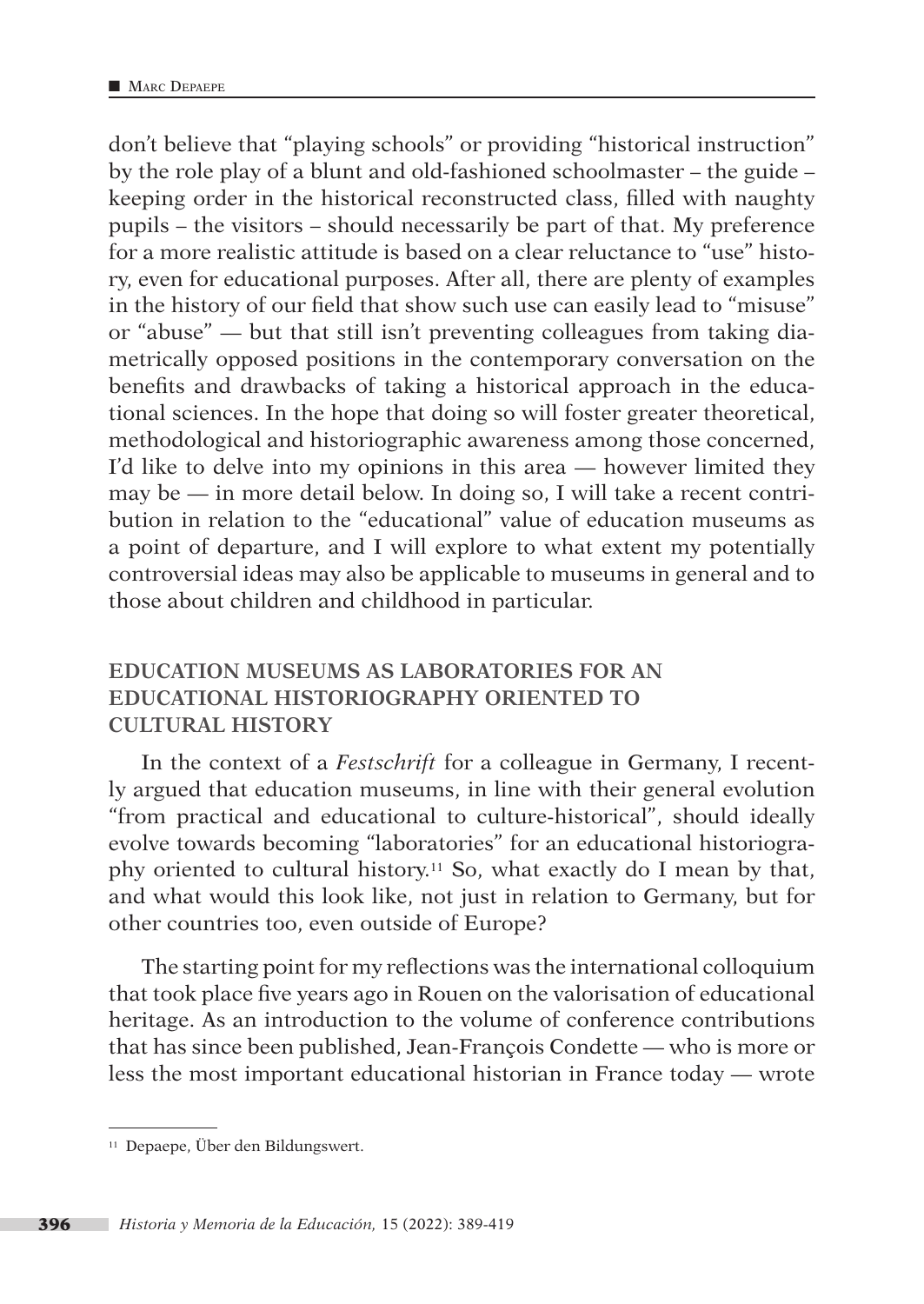that education museums would do best to avoid becoming "graveyards" of "old things" that come paired with simplistic and/or overly mythological preconceptions about "schools in the olden days"12 — an argument that I, given the position I've briefly set out above, wholeheartedly agree with. After expressing his thanks to the many "supporters" of education museums for "saving" France's educational heritage, Condette proceeds to point out that, rather than taking a purely amateuristic approach, the artefacts of education history brought together in these places deserve to be integrated into a current scientific framework. There is no need for this to involve any aspect of "presentism" in the sense of anachronism or ahistoricism, nor in the sense of using contextless historical elements in contemporary child-rearing and educational issues. On the contrary, we should pursue the exact opposite of that. By placing earlier educational ideas, theories, philosophies and practices in a culture-historical perspective, education museums have the potential to contribute to a better understanding of what is happening in the present. This leads Condette to the conclusion that education museums don't just have the potential to be useful from a research perspective, but from a teacher training perspective too — a viewpoint that is in fact shared by multiple authors publishing in Spanish too.13

To the extent that the use of education museums in teacher training helps encourage a critical perspective on the historical role played by schools and education in society, this is an idea I can certainly get behind, especially when the assignments given to students at school museums appear to coincide with "writing history", as is currently the

<sup>12</sup> J. F. Condette, "Les musées d'éducation, leurs finalités et leurs difficultés. Conserver les traces du passé de l'Ecole pour mieux comprendre les enjeux du présent". In *Première rencontre francophone des musées de l'école. Actes Rouen 2016* (Rouen : Le Musée national de l'éducation [Munaé], 2018)*,* 7-17.

<sup>13</sup> For example: J. Ruiz Berrio, "El museísmo pedagógico en el mundo: pasado, presente y perspectivas de futuro", in *I Foro Ibérico de Museísmo Pedagóxico. O museísmo pedagóxico en España e Portugal: Itinerarios, experiencias, e perspectivas. Actas,* coord. V. Peña Saavedra (Santiago de Compostela: Xunta de Galicia, 2003), 55-72, 71;T. Rabazas Romero, S. Ramos Zamora and J. Ruiz Berrio, "Incidencia para la Junta de Ampliación de Estudios en la modernización de la escuela española. La innovación del material escolar a través de los manuales de Pedagogía", in *La cultura material de la escuela. En el centenario de la Junta para la Ampliación de Estudios, 1907-2007*, ed. A. Escolano Benito (Berlanga de Duero: CEINCE, 2007), 138 ff.; J.M. Hernández Díaz, "Museos pedagógicos y exposiciones educativas en España en los inicios del siglo XXI", in *I Foro Ibérico,* 117-171, 153 ff.. In her paper at our conference "stories on childhood", M. del Mar del Pozo Andrés, "Pedagogical museums", tried to combine both: the idea of a pedagogical museum as a Laboratory for Research and as a Laboratory for Teaching. The objectives of the last section are, in her view, to cultivate a "democratic memory" as well as "building a memory of teacher identity"…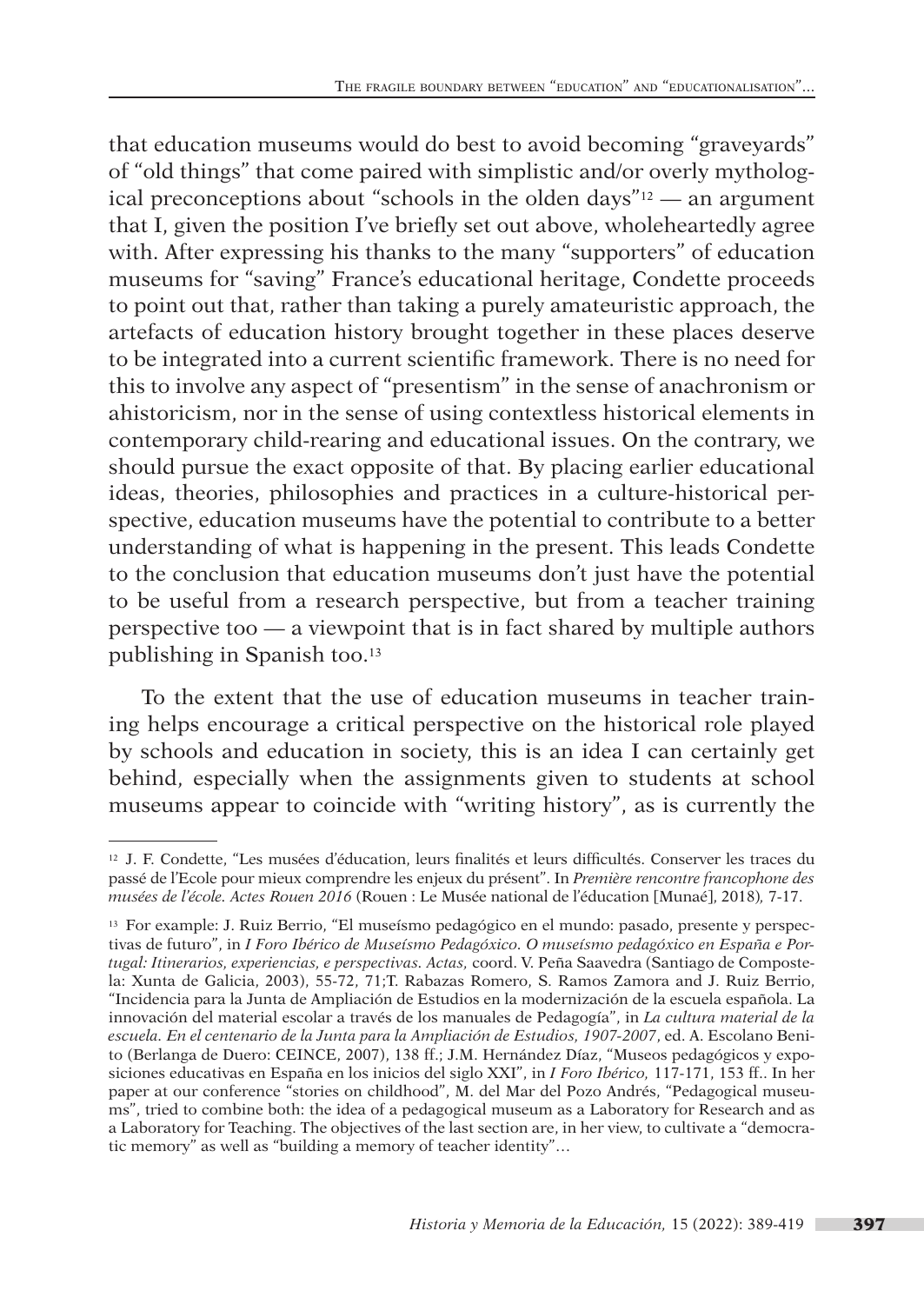case at the virtual museum of education in Andalusia,14 among others.15 However, as this starts to incorporate more and more concrete didactic goals about one's experience of the present and the future, it seems to me that the aforementioned risk of "presentism" is not sufficiently mitigated, and the boundary with an excessively "educationalising" and/or "infantilising" approach also appears to be a highly fragile one. I will revisit this point later in the context of my discussion of childhood museums, which often seek to promote a message of peace, including in areas previously affected by war. The fact is, though, that these types of well-intentioned "peace messages" — which in principle, no one can object to, of course — are all too easily adopted and/or instrumentalised from a political and ideological perspective, as well as from an economic and money-making one; something that more or less occurred in Belgium in the wake of the "remembrance mania" surrounding the centenary of the First World War.16

"Memory" and "history" are two different things, of course.17 Even though it is not always easy to distinguish between the two in everyday practice, historiography relies much more on scientific knowledge than it does on individual or collective remembrance. With that in mind, if the artefacts in a school, school and education museums do carry some kind of message, this must surely be an unencoded one that must in any case be transformed into individual and/or collective experiences by the visitors themselves. It is for that reason that I have personally interpreted the concept of education museums as laboratories mainly as a potential locus for scientific research in educational historiography, rather than as a tool or element of whichever pedagogic training programme (such as teacher training, academic education sciences, or the vocational training of educators and so on).18 It goes without saying

<sup>14</sup> J. L. Rubio Mayoral, "Museos pedagógicos y experiencias educativas. Apuntes de futuro", in *El patrimonio histórico-educativo y la enseñanza de la historia de la educación* (s.l.: Sociedad Española de la Historia de la Educación, 2009) 93-110, 96.

<sup>15</sup> At our conference "Stories on childhood", L. Daniela reflected in her paper upon "Virtual museums and their educational potential".

<sup>16</sup> See, e.g., Depaepe & Simon, It's all about interpretation.

<sup>17</sup> In relation to education and childhood museums, see, e.g., A. Lloyd, "Institutionalized stories: childhood and national-socialism in contemporary German museum displays", *Oxford German Studies* 43, no. 1 (2014): 89-105, 92 ff.

<sup>18</sup> Depaepe, Über den Bildungswert.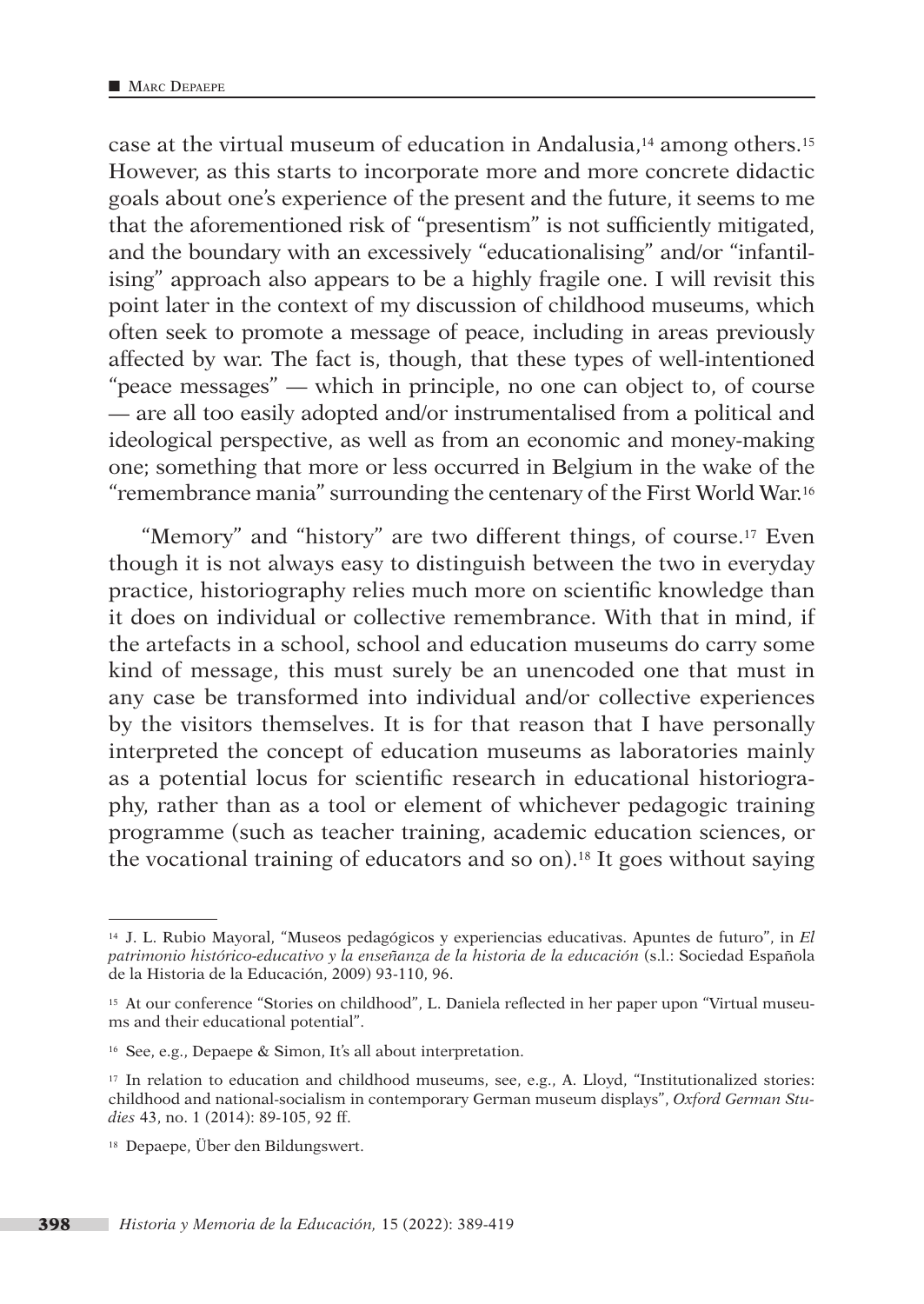that this wouldn't necessarily be detrimental to the potential educational value of a historical or historiological element, as every training programme — and especially any academic one — must primarily be based on scientific research. As I've explained, though, I want to steer well clear of any utilitarian use of history in the service of predetermined educational or training objectives to be ticked off, as it were, at the end of any mandatory work or educational visits. In my opinion, this kind of didactic stranglehold fails to do justice to the "melting pot" of personal experience, stories and memories that may arise from interaction with the objects on display, in the same way that intrusive explanations by pedantic guides can ruin the exact same encounters. As far as I'm concerned — and even though I'm more than aware that not everyone will share this point of view — it is best not to be overly patronising about the "wise" lessons history can teach us during a tour of an education museum.

As I've claimed multiple times myself in relation to educational historiography, the search for "lessons", let alone "applications" from the educational past is not all that relevant to the present.19 As I see it, the task of school or education museums does not lie in moralising the past (in the sense of forming judgement about what was "good" and "bad" about the education of yesteryear), nor in spreading some well-intentioned message or other (about the need for schools, or about their beneficial effects, for example). Instead, it lies in teaching people to think critically about the role played by child rearing and education in society. Rather than pursuing normative-pedagogical goals, and consistent with contemporary culture-historical research into the history of child rearing and education, to me, museums of education are simply places that facilitate individual cultural consumption, both by individual citizens (including young people) and by scientific researchers. That said, one of the non-premeditated (side) effects of that latter element may well be the generation and emergence of new or more detailed educational history knowledge.

For example, careful study of the items gathered in museums of education — school desks, for instance, as well as textbooks<sup>20</sup> — may well

<sup>19</sup> See the references in note 8.

<sup>20</sup> Cf. Escolano (Ed.), *La cultura material.* Our point of view in relation to school desks and textbooks is developed in, among others, F. Herman, A. Van Gorp, F. Simon & M. Depaepe, "The school desk: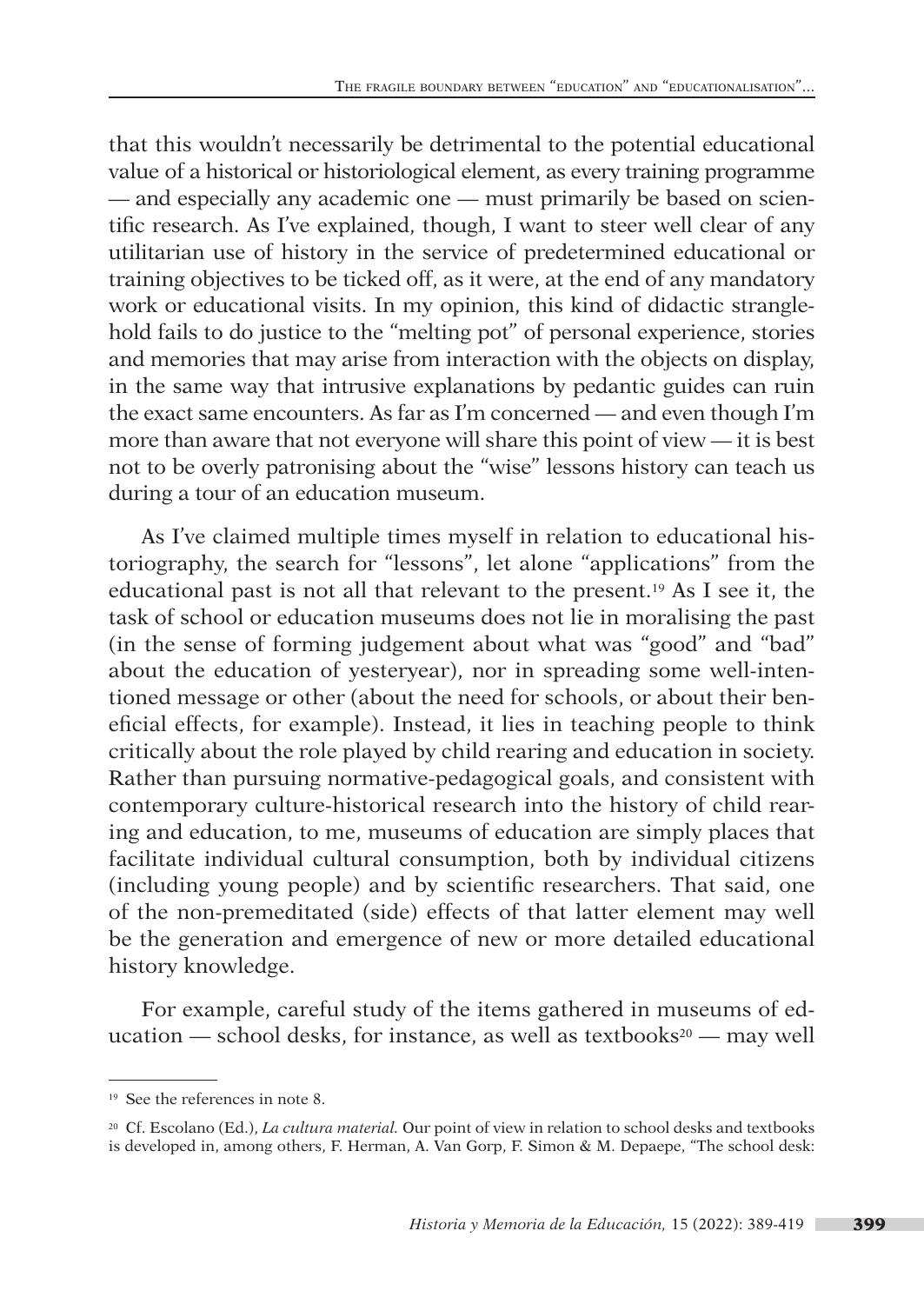lead to more detailed insight into the quasi-universal modernisation processes that occurred in Western education at large, and that research may in turn result in better understanding of everyday school culture and the ways of working that are persistently present therein (with the oft-discussed *grammar of schooling* as a real "textbook example"). In brief, this type of study could prise the "text" out of the many historical and spatial "contexts" to establish what actually occurred in the "black box" of classrooms and schools, in order to help provide an impetus to establish a "historic" school theory that helps us better "understand" the educational past.21 Because that past was a much more complex labyrinth than the overly simplistic use of history as a pick-and-mix jar from which we can pull arguments to serve our own, one-and-only "correct" point of view suggests — and that's before we mention the one-sidedness to which the near-constant contradiction between "old" and "new" inevitably leads, and the sweeping under the carpet of everything that doesn't fit that view. The wholesale seizure of everything that vaguely resembles "funtime pedagogy" and "deschooling" to prove once and for all that standards have fallen as a result of the involvement of educational reformers and "iconoclasts" serves as just one example of the latter.22

Whether the additional and refined knowledge potentially generated by education museums about the more complex evolution of educational practice will lead to better educational practice in the present certainly remains to be seen, but it will nevertheless advance the general education of the people involved, whatever stage they are at. As I see it, we wouldn't even need to develop any special guided tours or didactic packages to

from concept to object", *History of Education* 40, no. 1 (2011): 97-117; M. Depaepe, F. Simon & P. Verstraete, "Valorising the Cultural Heritage of the School Desk Through Historical Research", in *Educational Research: Material Culture and Its Representation*, eds. P. Smeyers & M. Depaepe (Cham/ Heidelberg/New York/Dordrecht & London: Springer, 2014), 13-30; M. Depaepe, "Studying the history of education with textbooks: some reflections from our own research experiences", in *Les manuels scolaires dans l'histoire de l'éducation : un enjeu patrimonial et scientifique*, dir. M. Berré, F. Brasseur, C. Gobeaux & R. Plisnier avec la collaboration de B. Bouchet (Mons: CIPA, 2013), 111-121; A. Van Gorp & M. Depaepe (Hrsg.), *Auf der Suche nach der wahren Art von Textbüchern* (Bad Heilbrunn: Verlag Julius Klinkhardt, 2009).

<sup>21</sup> See, e.g., M. Depaepe, F. Simon, M. Surmont & A. Van Gorp, "Menschen in Welten – Ordnungstrukturen des Pädagogischen auf dem Weg zwischen Haus und Schule", *Zeitschrift für Pädagogik* 52, Beiheft (Juni 2007): 96-109.

<sup>&</sup>lt;sup>22</sup> E.g., R. Feys, N. Gybels, P. Van Biervliet & S. Brasseur, "Vlaams onderwijs al lang mismeesterd. Onderwijskrant-memorandum 2019. Verzet/lippendienst leerkrachten temperde ontscholing/niveaudaling", *Onderwijskrant* 189 (2019): 2-21.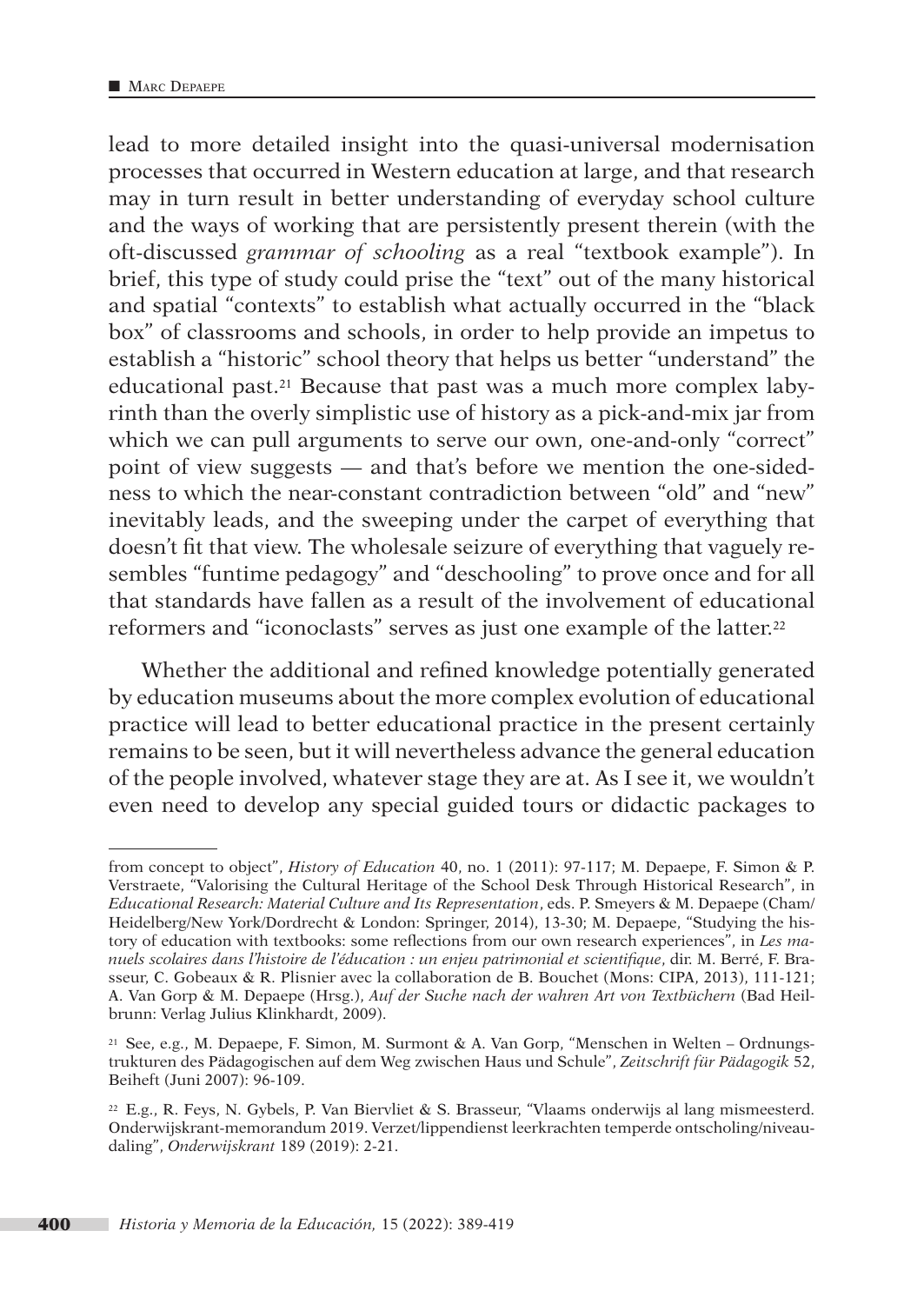achieve that. After all, we cannot plan the effects of the non-patronising confrontation of visitors with the material on show at carefully considered exhibitions, both permanent and temporary. We can only hope that the range of intelligently selected artefacts from the history of child rearing and education enables visitors to genuinely connect, causing an "aha" moment for the latter that facilitates a liberating, engaging and sometimes healing dialogue with the past.23 Sexual education is one area in which this might happen, for example. Throughout history, this has been a topic of great concern to teachers and parents, even though generally speaking, time has caught up with their woes.<sup>24</sup> Today, the fact that in 1948, a rhetoric teacher from the college in Roeselare (at the time the "preparatory seminary" for priest education in West-Flanders) was refused permission by his superiors to take final-year students at Brussels to an impressive retrospective exhibition on the work of Peter Paul Rubens "because it contained too much nudity"25 cannot fail to put a smile on our faces, for example. A more upsetting example can perhaps be provided in the form of the arguments put forward for a significant period of time by catholic elements in society in favour of maintaining gender inequality in university education. The fact that Belgian bishops, the most prominent among them Cardinal Van Roey around 1920, believed that women with a university degree were neglecting their duties as mothers and wives may sound shocking to our ears, but these events become even more lamentable when we realise that in the end, they changed their mind purely for pragmatic reasons: the fear that their catholic university would lose students to its non-catholic competitors.26 This doesn't necessarily have to lead to a moral (and at the same time, ahistorical) condemnation of former (catholic) educational practices,

<sup>&</sup>lt;sup>23</sup> We have already used this example in: Depaepe & Simon, It's all about interpretation, as well as in: Depaepe, Über den Bildungswert.

<sup>&</sup>lt;sup>24</sup> See the thematic exhibition in Ypres about the history of sexual education: C. Steverlynck, with the cooperation of D. Dendooven & L. Verschuren, *Het grote geheim. Omgaan met lichamelijkheid en seksualiteit in opvoeding en onderwijs tijdens de 20*ste *eeuw* (s.l., s.d., 2010) [=Ypres, Stedelijk Onderwijsmuseum, 2010].

<sup>25</sup> J. Srobbe, *200 jaar dichters, denkers en durvers. Het Klein Seminarie van Roeselare. Biografie van een college* (Tielt: Lannoo, 2006), 422.

<sup>26</sup> Over blauwkousen en blokbeesten. Precies honderd jaar geleden deden de eerste meisjesstudenten hun intrede in Leuven, *Sonar. KU Leuven-magazine* 1, no. 2 (2020-2021): 85-86. For more context, see L. Nys & J. Tollebeek, *The city on the hill: a history of Leuven University, 1968-2005* (Leuven: Leuven University Press, 2006).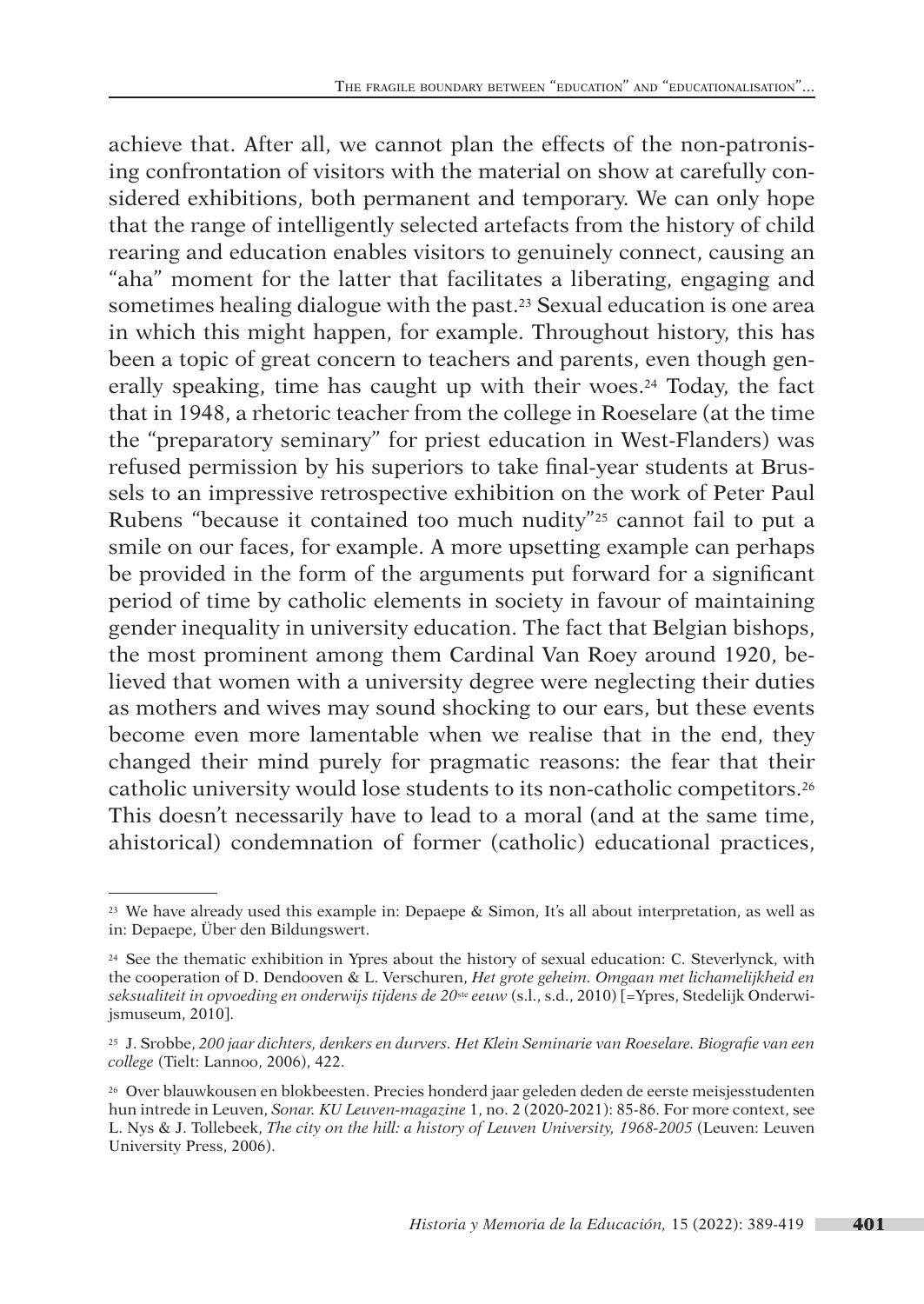but it must surely lead to better understanding of the spirit of that age, and consequently, to more objective (or self-depreciative?) "wisdom", possibly going hand in hand with postmodern irony about the ways in which people worried about education and the upbringing of their children in the past.<sup>27</sup>

So, do the considerations I've discussed above in relation to school and education museums apply all the same to the broader context of museums on children and childhood — an area that I'm happy to admit I'm less familiar with? Or are these types of museums so specific that separate and/or additional educational objectives can and must be pursued?

# **A PLEA FOR MORE CULTURE-HISTORICAL CONTEMPLATION AND LESS EDUCATIONAL STRATEGY IN THE MUSEUM REPRESENTATION OF CHILDREN AND CHILDHOOD**

When combing through potentially relevant literature I came across more or less by chance during coronavirus times, I found little to back up the idea of a parallel evolution between museums of childhood and those of education. As far as I was able to establish, museums about children, contrary to education museums, did not come about as "didactic" institutions during the 19th century.28 Instead, they had more or less purely "historical" intentions right from the start, in the sense that they intended to represent the past.29 This also applies to contemporary displays of childhood, even for periods, like national-socialism in Germany, about one is generally inclined to "learn" something.30

<sup>&</sup>lt;sup>27</sup> Cf. Depaepe, Why even today.

<sup>&</sup>lt;sup>28</sup> Which of course does not mean that these museums did not appropriate an educational task in the line of the Enlightenment thinking – an argument I will deal with further on. See, e.g., N. Prior, *Museums and Modernity: Art Galleries and the Making of Modern Culture (Oxford/New York: Berg, 2002): the* visitor of the 19th-century museum was imagined to be an ideal citizen searching for the wishful moral values and norms through a civilizing experience, and the "less civilized" visitors had to be educated through viewing the collections. See, in this respect also: M.J. Milligan & A. Brayfield, "Museums and childhood. Negotiating organizational lessons", *Childhood* 11, no. 3 (2004): 275-301, 277.

<sup>29</sup> See, e.g., C. Murken, "Das Kind in der Kunst als Spiegel des gesellschaftlichen Wandels" in *Kinder des 20. Jahrhunderts. Malerei. Skulptur. Fotografie*, hrsg. C. Murken, K. Weschenfelder & B. Schad (Cologne: Wienand Verlag, 2000), 8-28.

<sup>30</sup> Cf. A. Lloyd, "Institutionalized stories: Childhood and national socialism in contemporary German museum displays", *Oxford German Studies* 43, no. 1 (2014): 89-105, 90: "the desire to secure a narrative of 'authentic' experience […] which for many offer a more personal view on history". For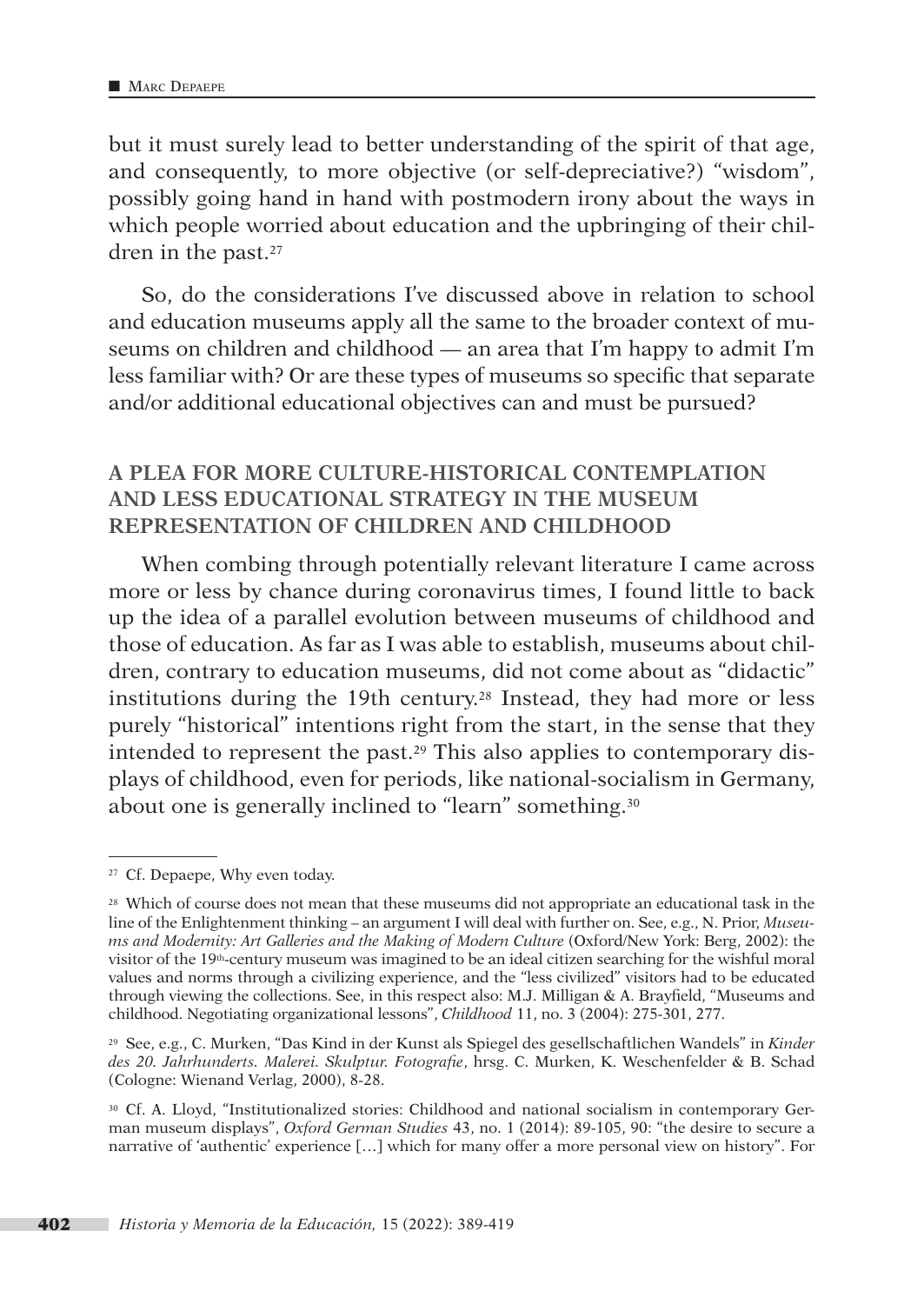Could this be something to do with the somewhat outdated, but still omnipresent division of tasks in many European countries between historically oriented "pedagogues" and "historians" interested in pedagogy, in which the former mainly devote themselves to the history of education (in primary schools, which are often the core focus of education museums) alongside the intellectual history of pedagogical ideas and the emerging science(s) of pedagogy, while the latter also often venture into the history of childhood and youth in addition to the history of universities? Even though this distinction has generally not been all that explicit over the years, it can easily be demonstrated, using the historiographical development I've personally witnessed in Flanders from the 1970s onwards, for example.31

One thing that stands out as part of this — and that may strike us as somewhat unexpected — is that pure historians, in their quest for attention among a broader audience, have by no means shied away from associations with contemporary developments. The symbolic year of 1968, for example, which saw student protests across the globe that led to a political crisis in Flanders resulting in the split of the University of Leuven (and later the University of Brussels) into independent Dutch and French-language institutions, has served as the starting point and/or basis of comparison for historical studies of past student movements on multiple occasions.32 Even classicists couldn't resist the temptation to associate the so-called authority crisis of the late 1960s with educational issues in Ancient History, with twentieth-century terms such as "dandy" and "greaser" used to describe the "rebellious" and "scruffy haired" youth of those times.33

an analogous line of thought, see A.W. Moore, "Children We Have Lost: Diaries, Memoirs, and Museum Displays of Childhood and Youth in Wartime Japan", *Cultural and Social History* 17 (2020): 715-729: Violence, Hunger, and Play have coloured the childhood generation after 1945 – a childhood "without toys", but nevertheless with some experienced happiness…

<sup>31</sup> See F. Simon, "Education", in *Historical Research in the Low Countries*, eds. N.C.F. van Sas & E. Witte (The Hague: Nederlands Historisch Genootschap, 1992), 58-67.

<sup>32</sup> E.g., L. Vos, "Traditie als bron van vernieuwing. De katholieke studentactie in Vlaanderen, 1955- 1975", *Bijdragen tot de Eigentijdse Geschiedenis*, no. 8 (2001): 133-179; and more specifically, L. Vos, *Bloei en ondergang van het AKVS. Geschiedenis van de Katholieke Vlaamse Studentenbeweging, 1914- 1935* (Leuven: Davidsfonds, 1982) vol. I, 27.

<sup>33</sup> E.g. E. Eyben, *De ontstuimigen. Jeugd en ondeugd in het Oude Rome* (Kapellen/Kampen: DNB-Uitgeverij Pelckmans/Uitgeverij Kok Agora, 1987); C. Laets & J. Strubbe, *Jeugd in het Romeinse Rijk. Jonge jaren, wilde haren?* (Leuven: Davidsfonds, 2008).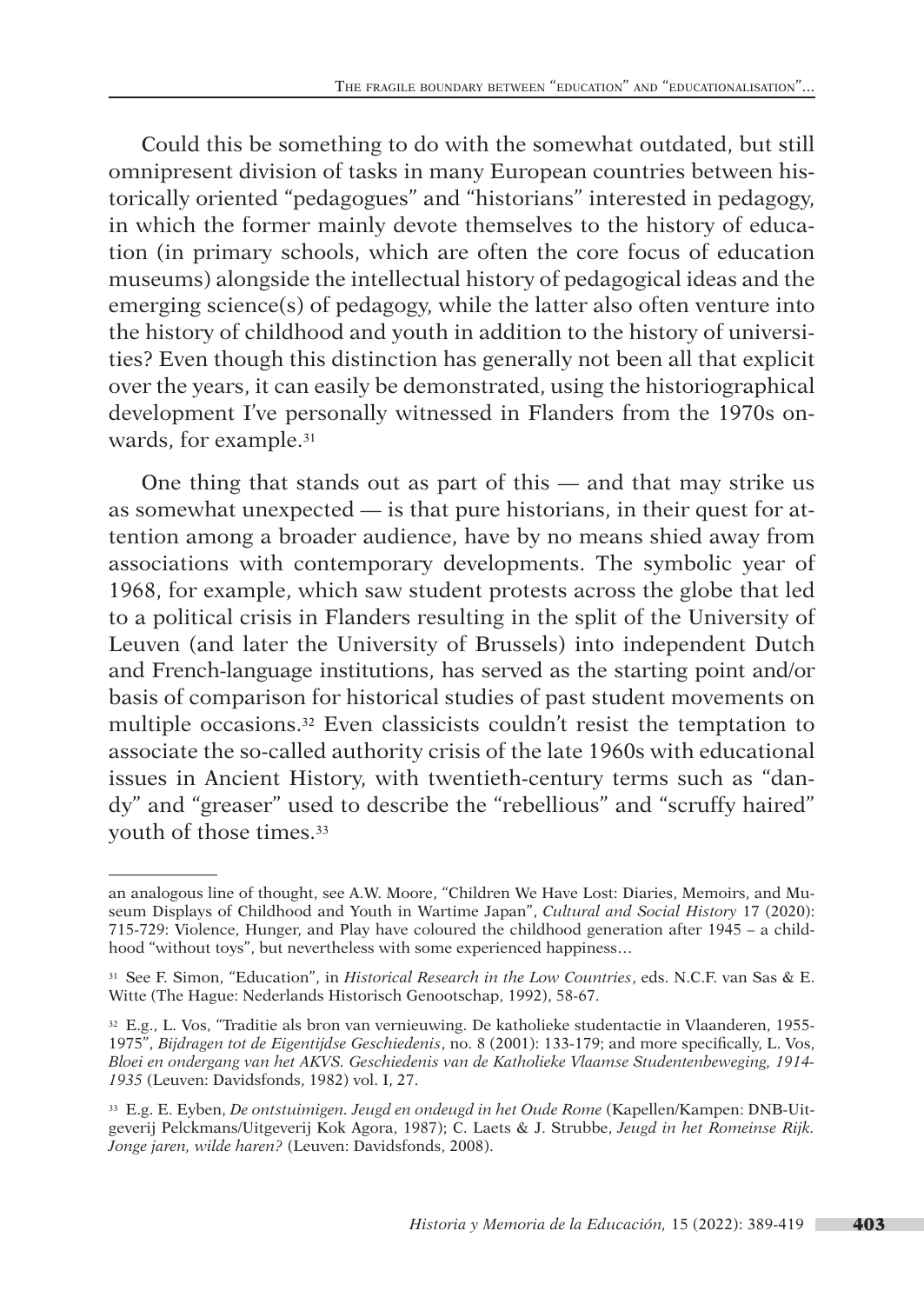And that brings us neatly to one of the most fundamental problems of the historical profession — a problem that I've been struggling with right since the earliest days of my career: to what extent can and should we use contemporary concepts (generally borrowed from other humanities subjects with nomothetic ambitions, and geared towards universal applicability as a result) to describe, clarify and explain specific historic situations? Can we, for example, refer to the educational practices of 19th-century colleges as so-called "cross-border behaviour" — as I read in a recent interpretation of the life and work of Guido Gezelle, Flanders' most famous priest-poet — because of the "consciousness-restricting" stranglehold of the catholic pedagogy of the time and the "sublimated homoerotic fantasies" and "proselytism" of the pedagogue in question?34 Or do we need to approach the history of education on its own terms and in accordance with its own concepts in order to assess it in the most accurate way possible, and more specifically, in a legitimate way? This latter attitude is often laughed out of the room by contemporary authors, to whom "seeing the past as the past" — in the context of the renovation of the Africa-Museum in Tervuren, for example — is nothing more than an "absurdity of privilege".35

Without wanting to anticipate the potential conclusions of this article, let alone offer a definitive solution to the methodological paradox of presentism — after all, we have no option but to write history from our present perspective — a degree of caution and nuance appears to be welcome here. Insofar as understanding is concerned, I believe a contemporary conceptual framework can undoubtedly come in useful to clarify matters,36 but using those same conceptual keys to assess or condemn the past strikes me as one bridge too far. The history of pedagogy (or how we deal with children) absolutely shouldn't serve as a moral court in which actors from the past are called to account, especially not on the basis of contemporary norms and standards.37 On top of that, the

<sup>34</sup> J. Vermeulen, *Gezelle in context: taal, macht en identiteit* ([Brugge]: Guido Gezellekring, 2021), 340-341.

<sup>35</sup> J. Olyslaegers, Is het van ons? *De Standaard* (10 April 2021) DSL 3. For a more profound view about the "new" Africa Museum in Belgium, see M. Zana Etambala, "A Virtual Visit to the Renovated Royal Museum for Central Africa. Two Major Challenges: Decolonization and Africanization", in *Folds of Past*, eds. Van Ruyskensvelde, *et al*., 147-174.

<sup>36</sup> Which is also apparent from the title of my article and the use of the concept of "educationalisation".

<sup>37</sup> See, in this respect, the first (and methodological) chapter of M. Depaepe *et al*., *Order in Progress. Every*day Educational Practice in Primary Schools: Belgium, 1880-1970 (Leuven: Leuven University Press, 2000).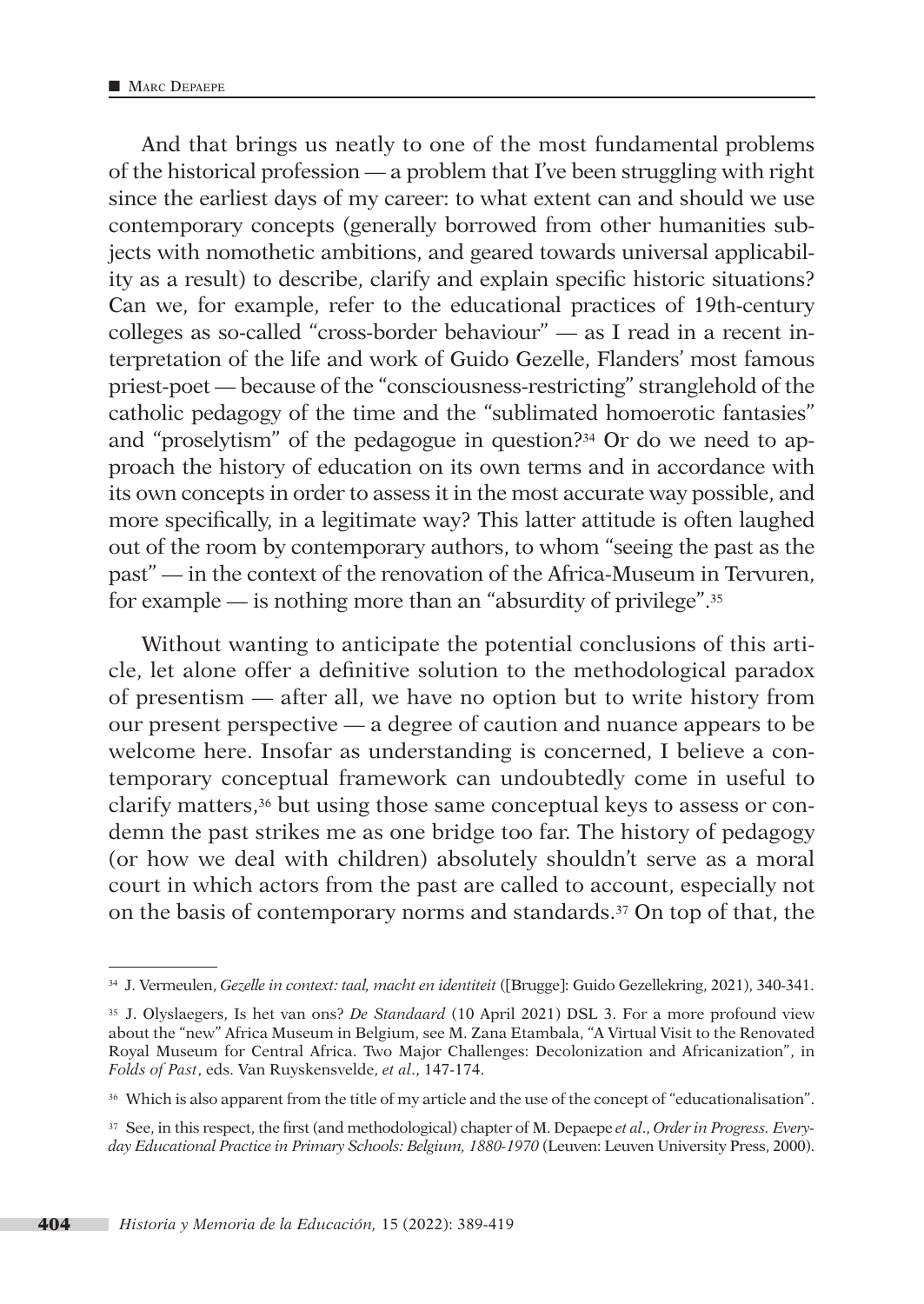fashionable concepts of the present and the trendy labelling of historical situations these give rise to often generalise issues (and serve as a reductionistic element in terms of their specific features) to such a degree that we must ask ourselves to which extent they remain applicable to individual circumstances. To name just one example: I barely recognise myself in the popular literature about the "golden" or "revolutionary" 1960s, even though I actually lived through that period as a child, $38$  and later as an adolescent, and the same applies to the 1970s.<sup>39</sup>

The fact that this kind of stereotyping may have an impact on the collection, categorisation, periodisation and visual presentation of material in museums about childhood and youth is an obvious conclusion.40 As a consequence, it seems advisable for these museums to keep the terminology they use as broad and open as possible on the one hand,<sup>41</sup> while sticking as closely as possible to the latest relevant historical research on the other hand.42 Clearly though, that's easier said than done. First of all, there is no simple linear experience of time in the sense that the past is past, the present now, and the future something to come.43 In our projects we often unintentionally drag our past along and our plans for the future also play a role in our daily thinking and acting. Therefore, museums of "childhood", which at first sight appear to concern themselves solely with "historical" content (even though, on closer inspection, "childhood", "youth", "young people" and so on are all social constructs

<sup>38</sup> P. Damen, *Jong in de jaren '60. Tijdsbeeld van een generatie* (Utrecht/Antwerp: Uitgeverij Kosmos, 1992), 9.

<sup>39</sup> E. van Eeden & P. Nijssen, *Jong in de jaren '70* (Utrecht/Antwerp:, Uitgeverij Kosmos, 1993), 71 ff.

<sup>40</sup> See, e.g., the wall representing the so-called "golden" sixties at the museum of memorial Charles de Gaulle in Colombey-les-deux-églises (Champagne, France): [https://www.champagne-ardennen-to](https://www.champagne-ardennen-toerisme.nl/plaatsen-om-te-bezoeken-5/memorial-charles-de-gaulle-678310#lg=1&slide=9)[erisme.nl/plaatsen-om-te-bezoeken-5/memorial-charles-de-gaulle-678310#lg=1&slide=9](https://www.champagne-ardennen-toerisme.nl/plaatsen-om-te-bezoeken-5/memorial-charles-de-gaulle-678310#lg=1&slide=9) (retrieved on 30th September 2021).

<sup>41</sup> A well-balanced example can be found in my view in: S. Jovanović, "Memories Taken Over. The Photo Archive of the Museum of Childhood", in *Memories Taken Over. The Photo Archive of the Museum of Childhood,* V. Perić, (Belgrad: Museum of Applied Art, 2009), 7 ff.

<sup>42</sup> For the so-called "vertigo" years, see, e.g., Ph. Blom, *The Vertigo Years. Change and Culture in the West 1900-1914* (London: Weidenfeld & Nicolson, 2008). In the Dutch edition of 2017 (Amsterdam, De Bezige Bij) it is called: the "dizzying" years… this same "stereotyping "also applies to the "gay" twenties, and the "temptation of the masses" during the thirties, see e.g. the exhibition in Brussels from 25 February till 5 June 1994 in the then called ASLK-building: *De Jaren '30 in België. De massa in verleiding* (Brussels: ASLK & Ludion, 1994).

<sup>43</sup> Fendler, Critical Powers.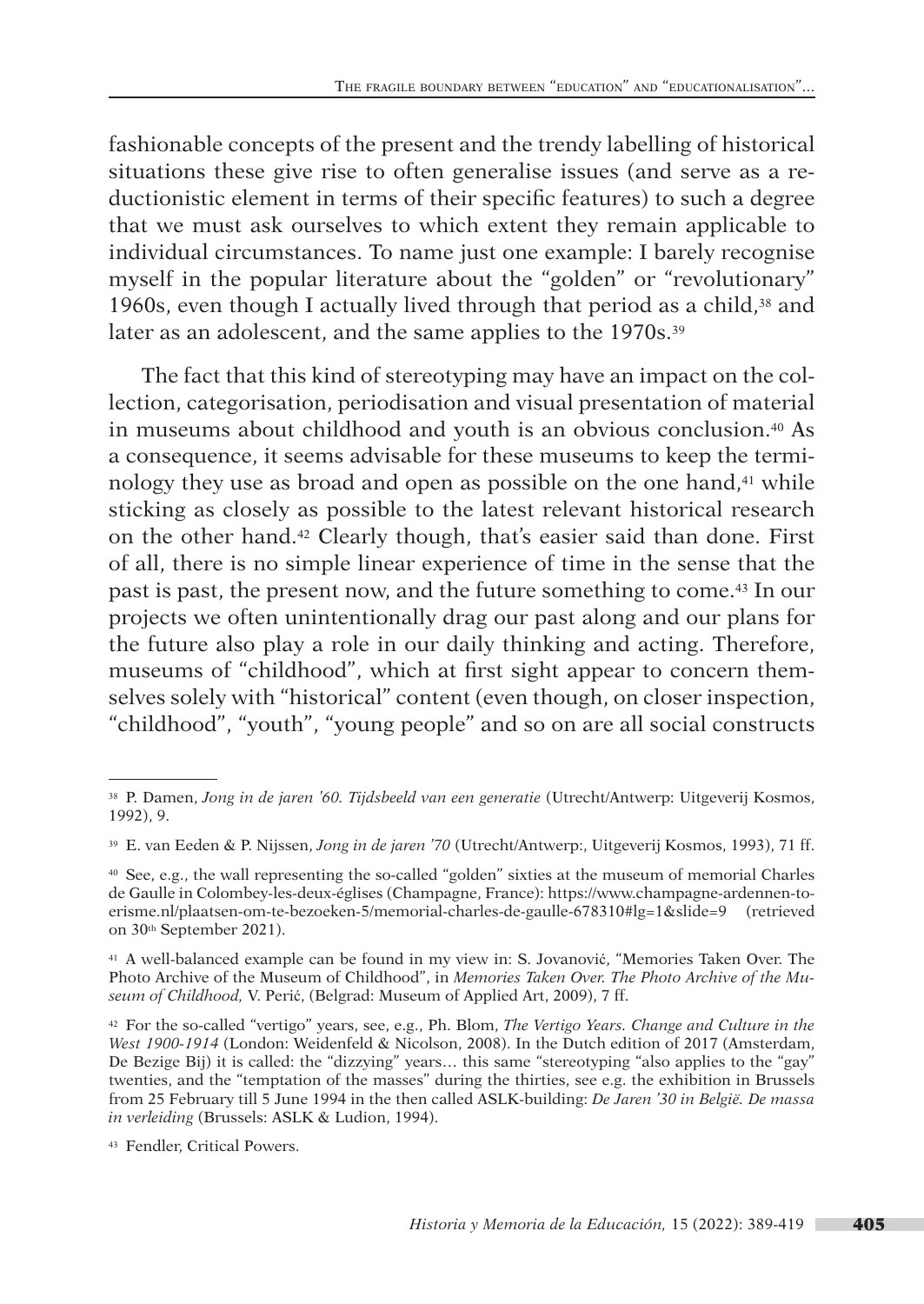instead of historical facts),<sup>44</sup> are increasingly positioning themselves as indispensable in the present. In doing so, they often rely on their "educational" tasks — and that automatically means they must deal with contemporary educational values and standards. In fact, this focus on the educational aspect shouldn't come as a surprise. In a society in which, as we've discussed, the "modern" ideology of utility (i.e. with its roots in the Enlightenment) continues to be held in high esteem, there is a constant clamour for "quality indicators" to measure the importance and effectiveness of the museums in question — or in other words, their right to exist. Of course, visitor numbers would appear to be most obvious criteria to use to do so, as museums cost a lot of money, and income from visitor tickets is often viewed as a reasonable level of compensation for the money put into them by taxpayers via government subsidies. Is it true that "museums of the 21st century will need to be more flexible than ever" and that "the long term sustainability of museums will depend on their ability to diversify everything: funding, teams, audiences, content and approach"? Is it true that "the museum industry will need to innovate as quickly as other industries", and that "flexibility, networking and innovation will be [the] key for winning over audiences"?45 Or is it the aftermath of a dominant neoliberal discourse that pays little attention to the cultural learning effects of museums? As Frank Simon argued "it looks like the winner-takes-all economy, liberalisation, the adoption of a neoliberal logic, with art flippers ready to pounce, is set to continue for quite some time".46

That said, this striving for "profitability" (and the associated drive for greater "attractiveness", which is deemed to bring in greater visitor numbers) also has unintended consequences for the design element of museums. One example is the dogma of digitisation, which aims to

<sup>44</sup> Cf., e.g., the romantic idyll of the innocent child which played a significant role not only in the museum representation of the child, but also in art and in educational politics, even in turbulent times of dictatorial regimes, see, among others: K. Straube-Heinze & C. Heinze, *Lesen Lernen im National-Sozialismus. Theoriekonzepte – Kindheitsbilden – Bildungspolitik* (Bielefeld: Transcript Verlag, 2021); B. Schad, "Kindlichkeit als Metapher für Ursprünglichkeit. Die Kindbildnisse des Expressionismus", in *Kinder,* Murken, Weschenfelder & Schad, 29-41; J. Kinchin & A. O'Connor (Eds.), *Century of the Child. Growing by Design, 1900-2000* (New York: MOMA, 2012) 2c, 50 & 70.

<sup>45</sup> J. Halilović, "The War Childhood Museum: Creation and Principles", *Museum International* 71, no. 1-2 (2019): 124-131, 131.

<sup>46</sup> F. Simon, "Afterword: inexhaustible cultural learning", *Paedagogica Historica* 53 (2017): 342-346, 344.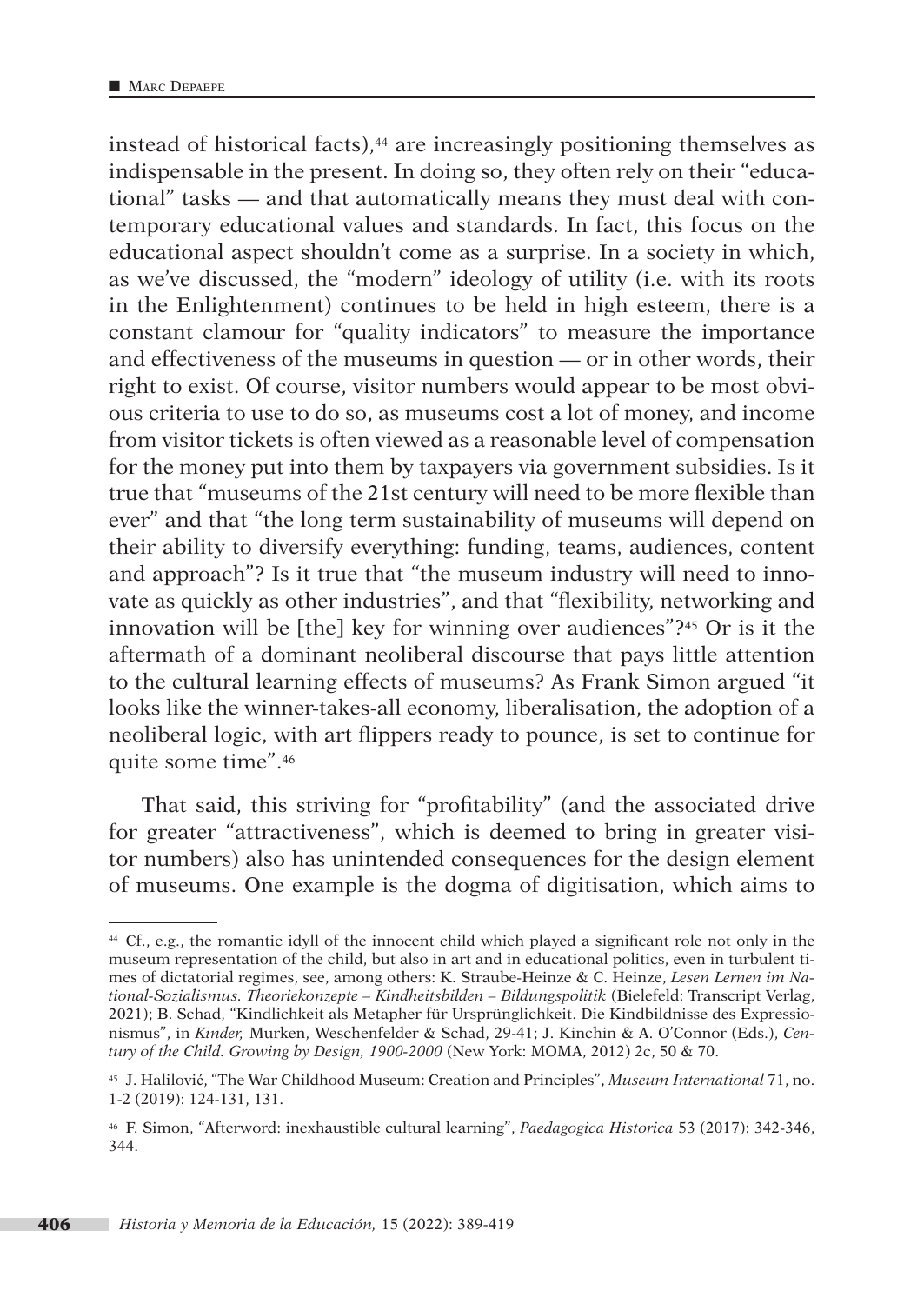improve interaction with the public. It certainly is possible to use digital aspects intelligently, and they can certainly open up interesting new avenues for innovative insights and knowledge — there are countless examples of that, especially in relation to so-called "virtual" exhibitions and tours<sup> $47$ </sup> — but it sometimes appears that policymakers and politicians have lost all sense of proportion in this context; something that can perhaps also be said in relation to the wider world of education.48 As long as more computers and more IT equipment are being introduced, everything must surely be going swimmingly, right? And, as a museological consequence: relying on "interactive pedagogy", "to capture children's attention and make a lasting impression".49 At the start of my time working as a consultant in Ypres, the former city archivist repeatedly implored the local councillors not to turn the *In Flanders Fields Museum*, more on which in just a moment, into an electronic theme park. Luckily, it never quite got to that point, but I also can't quite shake the impression that the development of all kinds of didactic packages (brimming with worksheets, fill-in-the-blank exercises, search challenges and other games) both in Ypres and elsewhere aren't exactly helping to slow down "educationalisation" (by which I'm not just referring to the increasing importance and influence of pedagogy on society, but also to the improper use thereof) and the associated "infantilisation".50 Quite the contrary, in fact.51 As far as I'm concerned, there is no need whatsoever for museums about children to organise workshops to combat obesity, for example.52

<sup>47</sup> Just to give one example, see: <https://www.youtube.com/watch?v=xPV0IiwReG8> about the V&A [Victoria & Albert] Museum for childhood, which is currently rethinking its approach and collections in view of its 150th anniversary in 2022, see, in this respect, [https://www.vam.ac.uk/info/transform](https://www.vam.ac.uk/info/transforming-the-va-museum-of-childhood#new-programmes-and-galleries)[ing-the-va-museum-of-childhood#new-programmes-and-galleries](https://www.vam.ac.uk/info/transforming-the-va-museum-of-childhood#new-programmes-and-galleries) (retrieved on September 30, 2021).

<sup>48</sup> See, e.g., the website of the Flemish minister of education, Ben Weyts, who promises that in the coming two years a total of  $\epsilon$  375 million will go to ICT devices, ICT training courses and ICT coordinators, see: <https://www.benweyts.be/Scholen-kunnen-beginnen-aan-Digisprong-> (retrieved on September 30, 2021).

<sup>49</sup> Milligan & Brayfield, "The War Childhood Museum", 290.

<sup>50</sup> The analogy with the process of "medicalization" is srriking. See, among others, M. Depaepe, F. Herman, M. Surmont, A. Van Gorp & F. Simon, "About Pedagogization: From the Perspective of the History of Education", in *Educational Research: The Educationalization of Social Problems*, eds. P. Smeyers & M. Depaepe (Dordrecht: Springer, 2008), 13-30.

<sup>51</sup> Milligan & Brayfield, "The War Childhood Museum", 277: "In modern Europe and the US, museums and art galleries historically have claimed an educative purpose".

<sup>52</sup> E. Koukos & S. Folta, "Involving Cultural Institutions in the Prevention of Childhood Obesity: The Boston Children's Museum's *GoKids* Project", *Journal of Nutrition Education and Behavior* 42 (2010):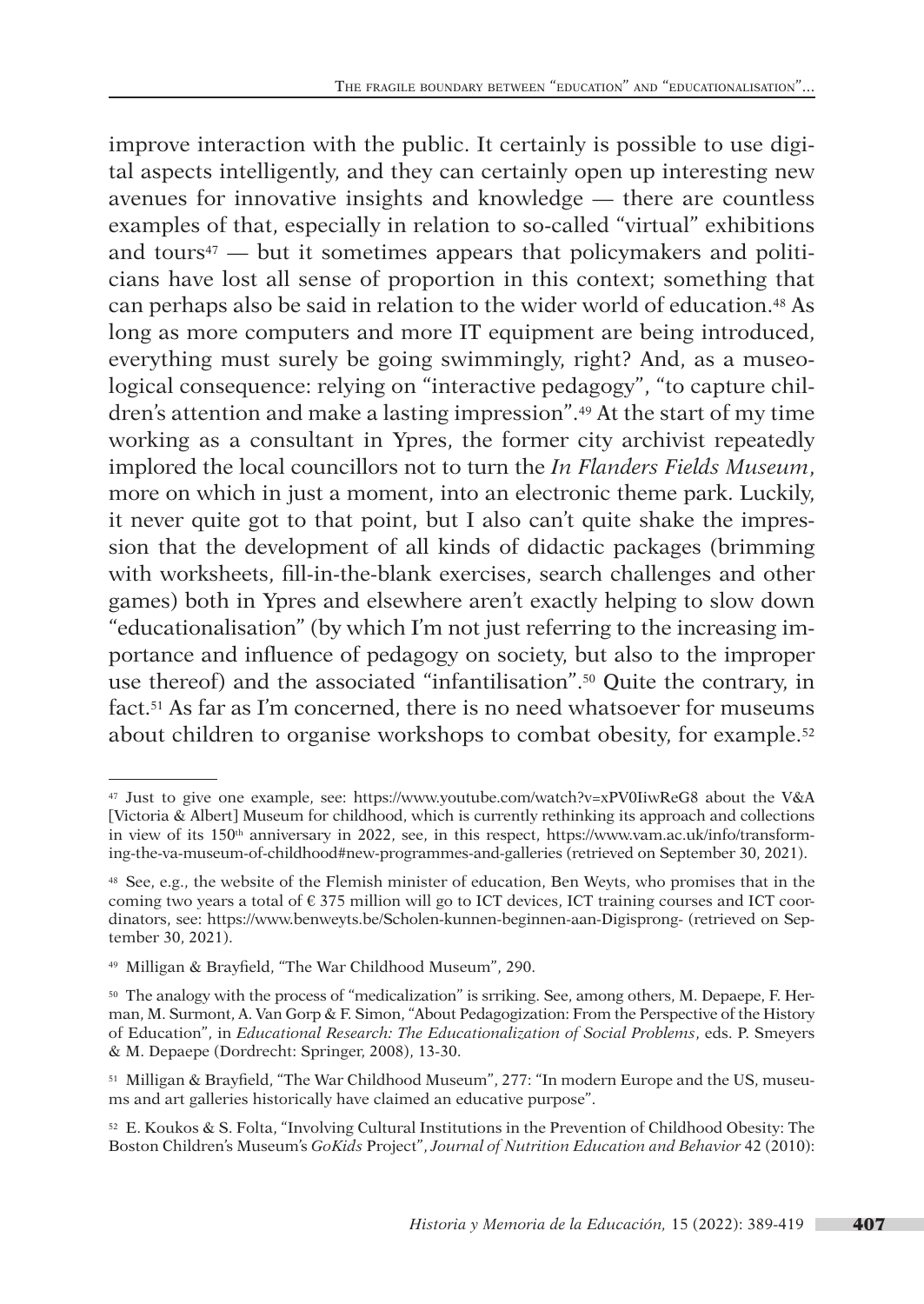We have other institutions available to deal with that; hospitals strike me as the obvious example.

In itself, the interest shown by museums in the educational, historically speaking, is just as much a consequence of the "modernisation" of society, in which the role of museums, in line with Enlightenment principles, is seen as a form of "popular education". Just like schools, museums were institutions with an educational purpose that were expected to bring the dominant value systems of the time closer to the people.53 Even though those values might have changed beyond recognition today, this doesn't prevent the fact that museums, partially with a view to substantiating the services they provide to society, are almost obliged to draw up a mission statement in which they set out their duties towards contemporary society.54 A pedagogic/didactic element is usually front and centre in this, as the more children visit museums (whether or not as part of school trips), the better: "what's learned in the cradle is carried to the tomb", their thinking goes. As a result, these mission statements usually also list a set of objectives to be pursued, which — just like with school inspections — can be "ticked off" one after the other during the inevitable regular assessments by some visiting committee or other working for those who put their hands in their pockets to keep the place going.

The evolution so-called "war museums" have gone through seems to be a good example of how significantly educational aspirations have changed. While immediately after the First World War, these museums emphasised civic education, patriotism, nation building and the like, their agenda — especially in the last few decades of the 20th century has shifted towards "peace education", which assumes tolerance, understanding and even empathy for the other party in a conflict rather

<sup>427-429.</sup> The article also contains disturbing (writing?) errors, it speaks about "the popular education theories of Paulo Friere (sic)", which is repeated in the literature list.

<sup>53</sup> See note 26.

<sup>54</sup> See, e.g., how the National Museum of African American History and Culture approaches conversations on "race" with young children and their families and teachers: A. Forgerson Hindley & J. Olsen Edwards, "Early Childhood Racial Identity – The Potential Powerful Role for Museum Programming", *Journal of Museum Education* 42, no.1 (2017): 13-21; or how "sites of remembering" can be best used as "alternative educational spaces": M.S. Merry & A. Schinkel, "What is an appropriate educational response to controversial historical monuments?", *Journal of Philosophy of Education* 40 (2021): 484-497.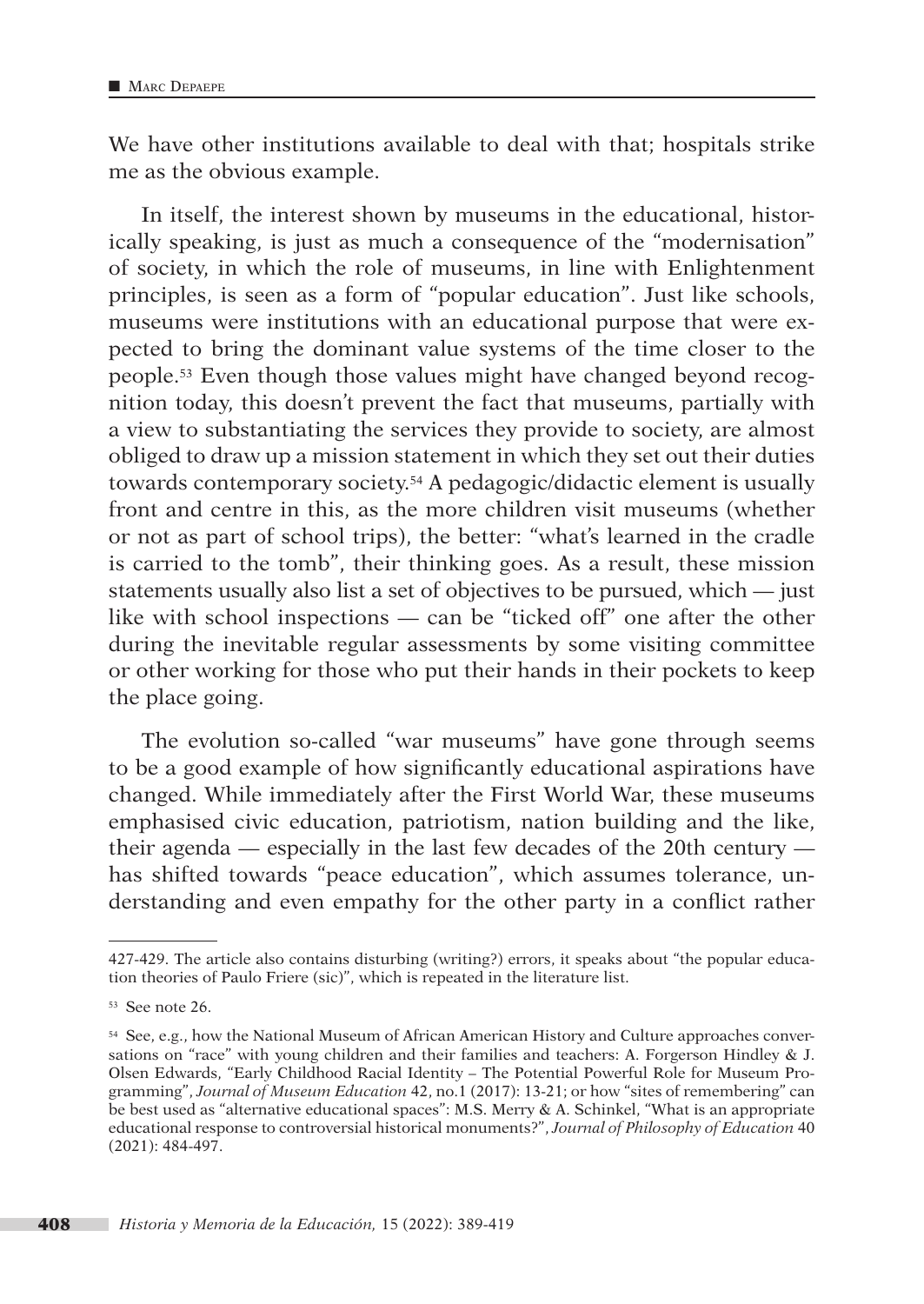than hatred of the enemy.55 From that perspective too, the *In Flanders Fields Museum* in Ypres can be viewed as a typical example. As we've said, these are very worthwhile goals in a society that longs for peace, but that keeps doing everything it can to maintain inequality between continents and countries by supplying them with arms, among other things... The City Secretary of Ypres described the opening ceremony of the "peace" museum on April 25 1998 with representatives of "martyrs cities" from all-over the world as follows: "correct representation of history [sic] makes us aware of mistakes made in the past. This kind of education is the key to opening the eyes to a positive attitude and to love. This contrasts with the too simple solutions of extremists. The economically powerful arms industry is unethical and must be curbed for its destructiveness […] Human rights should be the same for everyone in the world. It doesn't matter if you are black or white, male or female, old or young, believer or unbeliever […] Use those differences so that we can appreciate each other and live better together".56

However, it is obvious that from those beautiful, but unfortunately naive expectations, not much has been realised in the meantime, even for those, among us, who do not follow the portions of doom in the news on a daily basis. And that's why things aren't always that clear cut, especially in places where the wounds of recent conflicts have not yet sufficiently healed. Is it possible to fully erase all traces of the Balkan Wars in the former Yugoslavia through peace education? Or would the voice of political pressure groups — who may also be in control of funding — be too prevalent in the representation of child suffering? And what about the processing of past wars in Asia, in Japan and/or in Indonesia, to name just a few additional examples of situations in which we've got some level of insight?57 The fact that policymakers often seek to generate political capital through

<sup>55</sup> Cf., e.g., T. Takševa, "Building a Culture of Peace and Collective Memory in Post-conflict Bosnia and Herzegovina: Sarajevo's Museum of War Childhood", *Studies in Ethnicity and Nationalism* 43, no. 1 (2018): 3-18. In the meantime, "Historical Memory Education for Peace" itself has become a new "field" of research, see: J. Corredor, M.E. Wills-Obregon & M. Asensio-Brouard, "Historical memory education for peace and justice: definition of a field", *Journal of Peace Education* 15 (2018): 169-190.

<sup>56</sup> Cf. J. Breyne, *Ieper. Portret van een stad* (Tielt: Lannoo, 2000), 111.

<sup>57</sup> Moore, Children we Have Lost; Halilović, The War Childhood Museum; Takševa, Building a Culture of Peace; Corredor, Wills-Obregon & Asensio-Brouard, Historical memory education… Concerning Indonesia, see D. Van Reybrouck, *Revolusi. Indonesië en het ontstaan van de moderne wereld*  (Amsterdam: De Bezige Bij, 2020).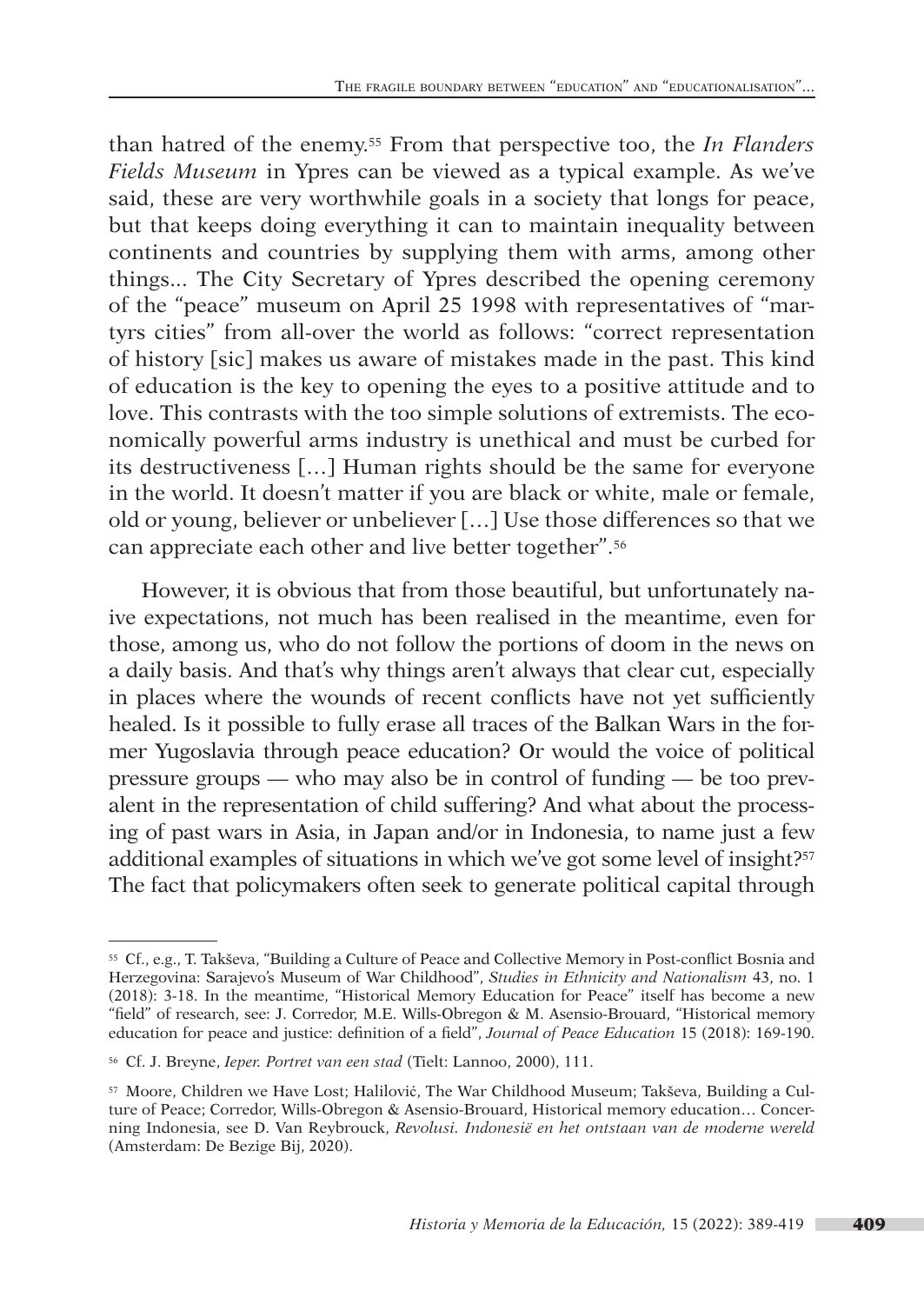remembrance education is widely known, even though they are occasionally forced to admit — to their regret — that they may have misjudged certain historic situations. The recent commotion in Flanders surrounding a statue of a beehive put up as a monument on "Briviba" square (Latvian for "freedom") in Zedelgem serves as a perfect example of the latter. The statue was meant to commemorate the 12,000 Latvian soldiers who fought with the Germans against the Russians during the Second World War, with survivors taken as prisoners of war near the village.58 Once again, this proves that it is extremely tricky for Flemings to fully identify with the historical complexity of nations like Latvia, which were repeatedly occupied under various manifestations of imperialism.59 Needless to say, this conclusion makes the key question of this brief essay about my role in the aforementioned project by my colleague Iveta Kestere even more pressing.

#### **WHAT CAN WE DO?**

Of course, cynical immobilism is by no means the intended conclusion of the more or less parallel reservations I have expressed in the previous two sections in relation to both education museums and museums about children. They are not anti-pedagogical, and neither do they advocate a curbing of museum projects about children, their upbringing and their education. What I am seeking to do in this brief contribution, fully in line with earlier publications, is to argue for more "historical" level-headedness. As a minimum, that involves the following two aspects: alignment with the research in the cultural historiography of child-rearing and education, children and young people on the one hand, and more theoretical-methodological self-awareness on the other. In fact, I believe that latter aspect may be the only way to deal with the paradox of presentism ingrained in every "historiographical operation".60 This is borne out by into this point any deeper here as a result.

<sup>58</sup> See, e.g.,<http://www.belgians-remember-them.eu/zedelgem.php> (Retrieved on 4 October 2021).

<sup>59</sup> See, e.g., D. Bleiere, I. Butulis, I. Feldmanis, A. Stranga & A. Zunda, *History of Latvia. The 20*th *Century* (Riga: Jumava, 2006); as far as the dealing with cultural heritage and the development of educational sciences are concerned, see, among others: I. Kestere, "The school theatre as a place of cultural learning: the case of Soviet Latvia (1960s-1980s)", *Paedagogica Historica* 53 (2017): 318- 341; I. Kestere, Z. Rubene & I. Ozola, "Educational Sciences Between 'Real' Moscow and the 'Imaginary' West: The Case of Latvia (1989-1999)", in *Folds of Past,* Van Ruyskensvelde et al., 267-282.

<sup>60</sup> After M. de Certeau, *L'Écriture de l'histoire* (Paris : Gallimard, 1975), 8.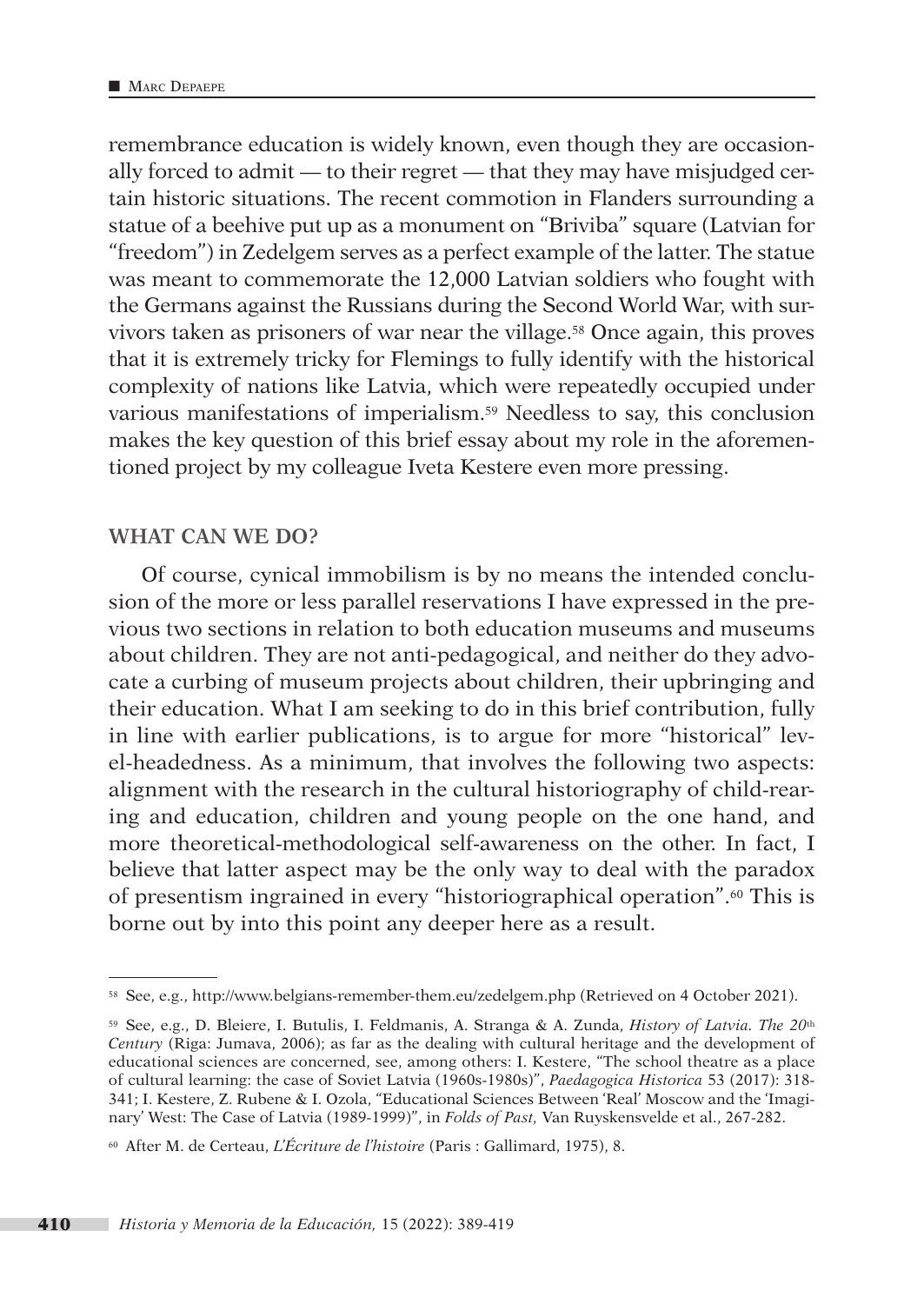However, I do briefly want to touch upon one aspect in this context, as it has direct repercussions on the selection of the material offered in museums.61 That aspect is the suggestion to stay as close as possible to our sources, as I believe that this presents the ideal way to keep (re)discovering both the normal and the everyday of the past in a way that cuts right through the normativity of educational, political, religious and ideological contexts. Examples of this are legion, both for written sources and visual ones.<sup>62</sup> Out of the countless options, I've decided to select just one; an example that is very close to my heart, as we used it in Ypres during our final themed exhibition: "Going to school in times of war".63 The example in question is a photo dating back to 1918, from the archives of the *Imperial War Museum* in London (see the image enclosed): a child from the Tournai region, on the run from the misery of war, but with a beaming smile on her face nonetheless, as she's just been given a loaf of bread by a British soldier. Even though this may well be a case of staged wartime propaganda, I believe the confrontation with the spontaneous smile on the child's face opens up genuine learning opportunities for both children and adults in relation to shaping their attitude towards war and peace. After all, the things that stick with us through time generally aren't the result of carefully considered didactic and/or pedagogic "strategies" — a word that, not entirely coincidentally, has been borrowed from the military realm and is aimed at "conquest" and the "imperialist" spread of opinions and attitudes deemed correct by those in charge. True education — and I'd even go as far as to use the heavily loaded term *Bildung* here<sup>64</sup> — occurs as the result of an "open"

<sup>61</sup> See, e.g., S. Brookshaw, "The Material Culture of Children and Childhood. Understanding Childhood Objects in the Museum Context", *Journal of Material Culture* 14 (2009): 365-383.

<sup>62</sup> E.g. in the context of peace and war: *Beyond the Battlefields: Käthe Buchler's Photographs of Germany in the Great War & The University of Birmingham and the Great War* (Birmingham: s.p., 2017). Also the Museum of Ypres, in Flanders Fields, did a good job in publishing original [i.c. written] sources about the Great War, cf. P. Chielens & P. Troch (Eds.), *De Geschreven Oorlog* (Amsterdam/ Antwerpen, Manteau/De Bezige Bij/WPG Uitgevers België: 2016). In the context of the history of education, as such, the catalogue of the exhibition *Madrid, Ciudad educadora 1898/1938* (Madrid: Museo de Historia de Madrid, 2019) is really outstanding.

<sup>63</sup> R. Barbry, J. Dewilde, M. Depaepe, F. Simon, E. Goerlandt, A. Vandenbilcke & M. Verplaetse (Eds.), *Naar school zelfs in oorlogstijd? Belgische kinderen lopen school, 1914-1919* (Ieper: Stedelijke Musea, 2015), 128.

<sup>64</sup> Cf. H. von Hentig, Ist Bildung nützlich?, in *Metamorphosen der Bildung. Historie – Empirie – Theorie,* hrsg. E. Keiner, K.-P. Horn, H. Kemnitz, U. Mietzner, U. Pilarczyk, J. Schuch & N. Welter (Bad Heilbrunn: Klinkhardt, 2011), 395-412.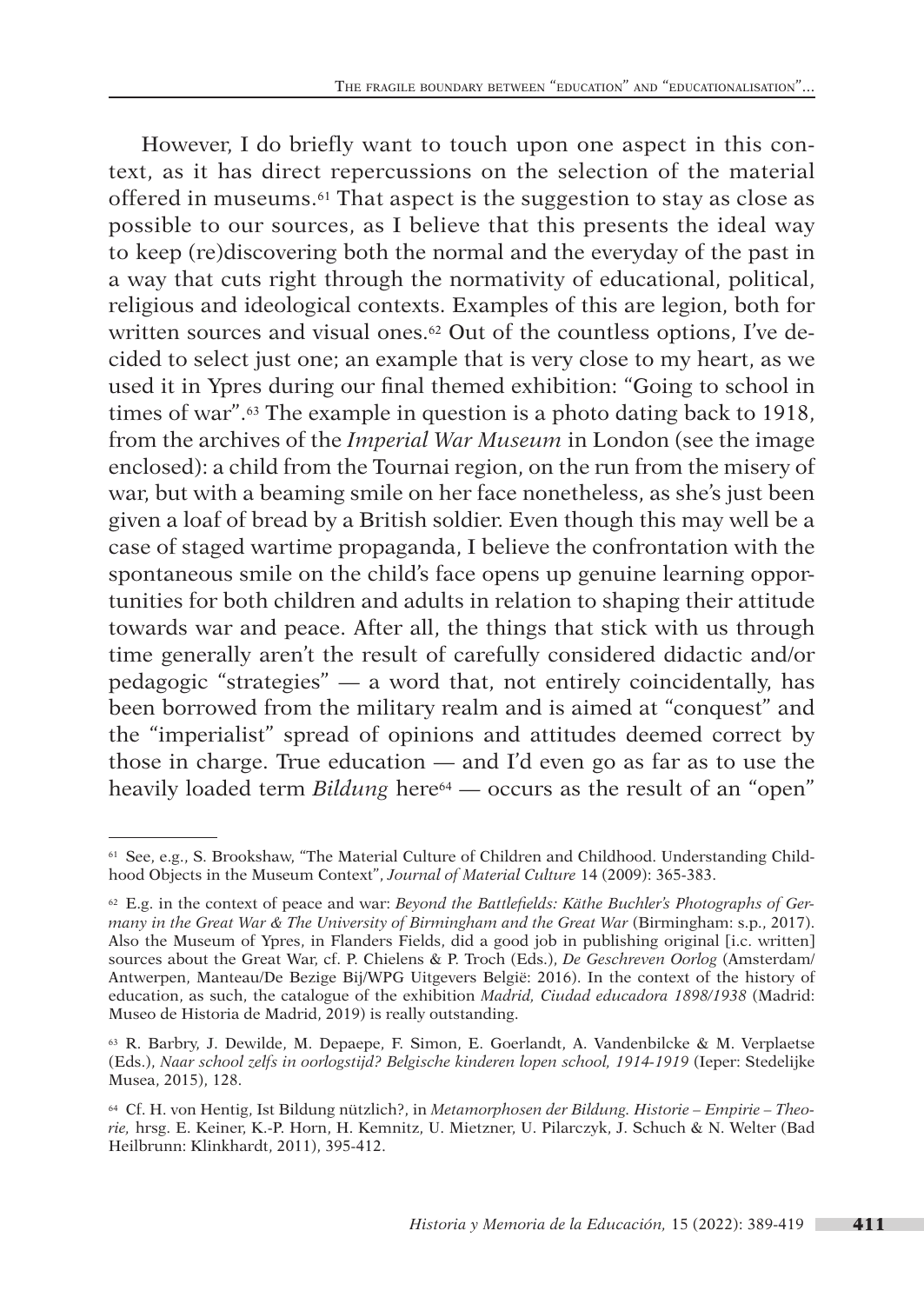dialogue, free from any power structures and not aimed at imposing a certain specific point of view, but merely acting as an invitation to explore a different perspective of which the subject is insufficiently aware. Consequently, the results of true education are often unpredictable: what exactly the experience of *Bildung* does to those who go through it depends in the first instance on visitors themselves, who "sample" and eventually "consume" the material offered in museums (even though that latter verb most likely possesses way too much of a commercial connotation in this context) and not on the institution offering the material, its curators, its museum specialists, its content consultants or whoever else. That team of people is certainly capable of producing an exhibition, but it cannot plan the effects that a well prepared exhibition will have in the personal life of visitors, and it certainly can't guarantee its success by waving a magic wand of carefully considered learning objectives, cleverly compiled learning packages, crystal-clear explanations, patronising commentary and so on. Going back to the quotes I used at the top of this article, it certainly cannot be excluded that, as far back as the second half of the seventeenth century, Jean de La Fontaine already had a hunch along the same lines.



Illustration: Refugee child being cared for by the British Army. Near Tournai, 26 October 1918. See also: <https://www.iwm.org.uk/collections/item/object/205245364> May be used without permission for academic purposes.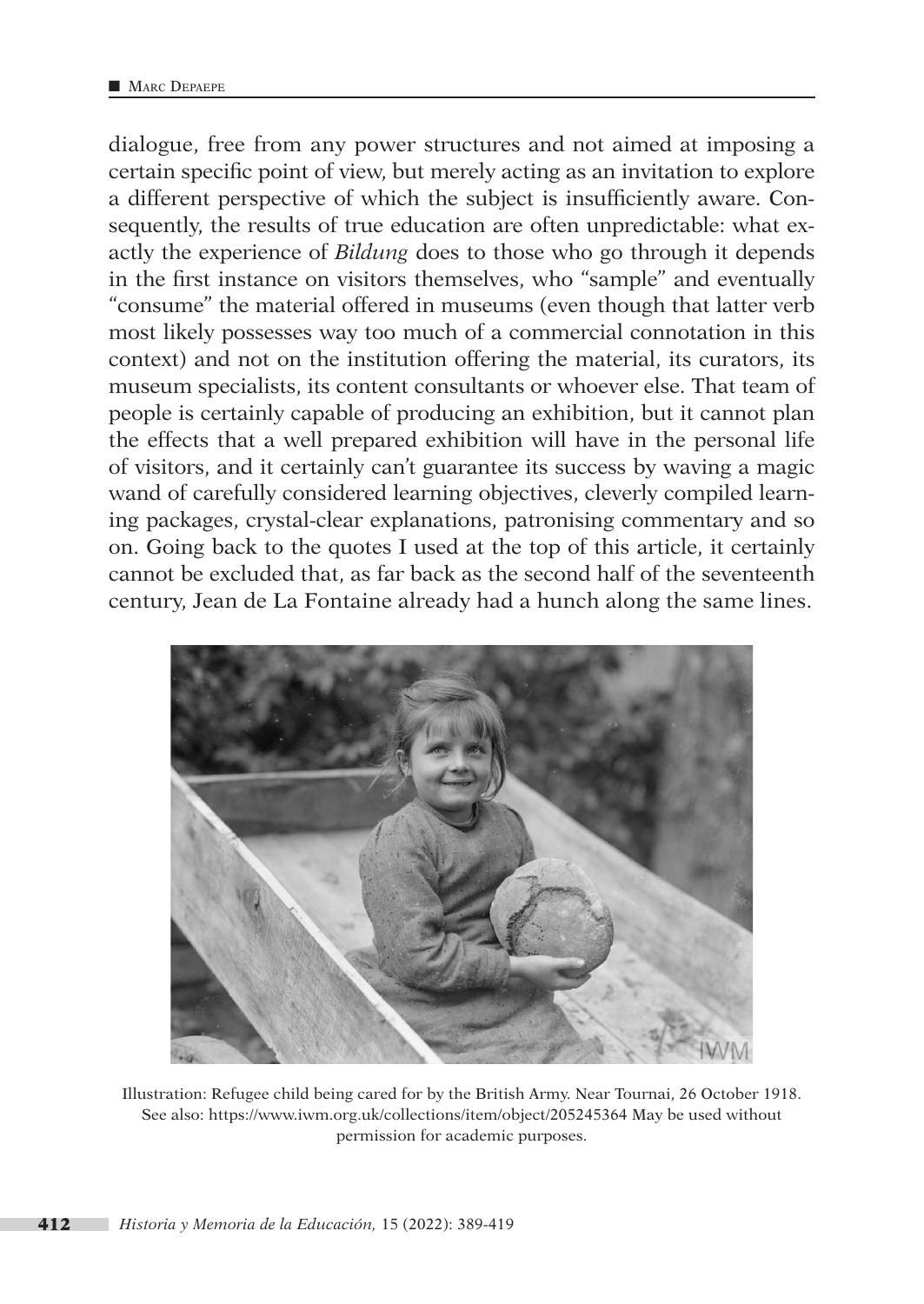#### **Note on the author**

Marc Depaepe (1953) is emeritus professor of history of education at the *KU Leuven*, where he was deputy chancellor between 2013 and 2017. Since 2005 co-editor-in-chief of *Paedagogica Historica*. Former president of the *International Standing Conference for the History of Education* (1991-1994) and member of the *International Academy of Education* (2012-)*.* Member of several other international societies and editorial boards related to educational historiography. Published and co-published abundantly on the history of educational and psychological sciences in Europe and the United States; the history of schooling in Belgium (especially primary education); the theory, methodology, and historiography of the history of education as a discipline; the history of colonial education, especially in relation to the former Belgian Congo (1908-1960). The outcome of his research has been published in several languages. In 2015 he was awarded an honorary doctorate at the University of Latvia in Riga, at which he is, since 2019, engaged as a leading researcher. His museum-expertise is built on the experience as scientific adviser for the municipal Education Museum in Ypres, during the whole period of its existence (1991-2017), while typical for his history of childhood research is its theoretical foundation, which is, among other things, rooted in concepts like the ongoing educationalisation and infantilization of childhood (closely related with processes of "modernization").

#### **REFERENCES**

- Aldrich, R. *Lessons from History of Education. The selected works of Richard Aldrich.* London/New York: Routledge, 2006.
- Ascenzi, A., M. Brunelli and J. Meda. "Représentation du passé scolaire dans les musées de l'école en Italie". In *Première rencontre francophone des musées de l'école. Actes Rouen 2016*. Rouen: Le Musée national de l'éducation [Munaé], 2018.
- Barbry, R., J. Dewilde, M. Depaepe, F. Simon, E. Goerlandt, A. Vandenbilcke and M. Verplaetse (Eds.). *Naar school zelfs in oorlogstijd? Belgische kinderen lopen school, 1914-1919*. Ieper: Stedelijke Musea, 2015.
- Bleiere, D., I. Butulis, I. Feldmanis, A. Stranga and A. Zunda. *History of Latvia. The 20*th *Century.* Riga: Jumava, 2006.
- Blom, Ph. *The Vertigo Years. Change and Culture in the West 1900-1914.* London: Weidenfeld & Nicolson, 2008.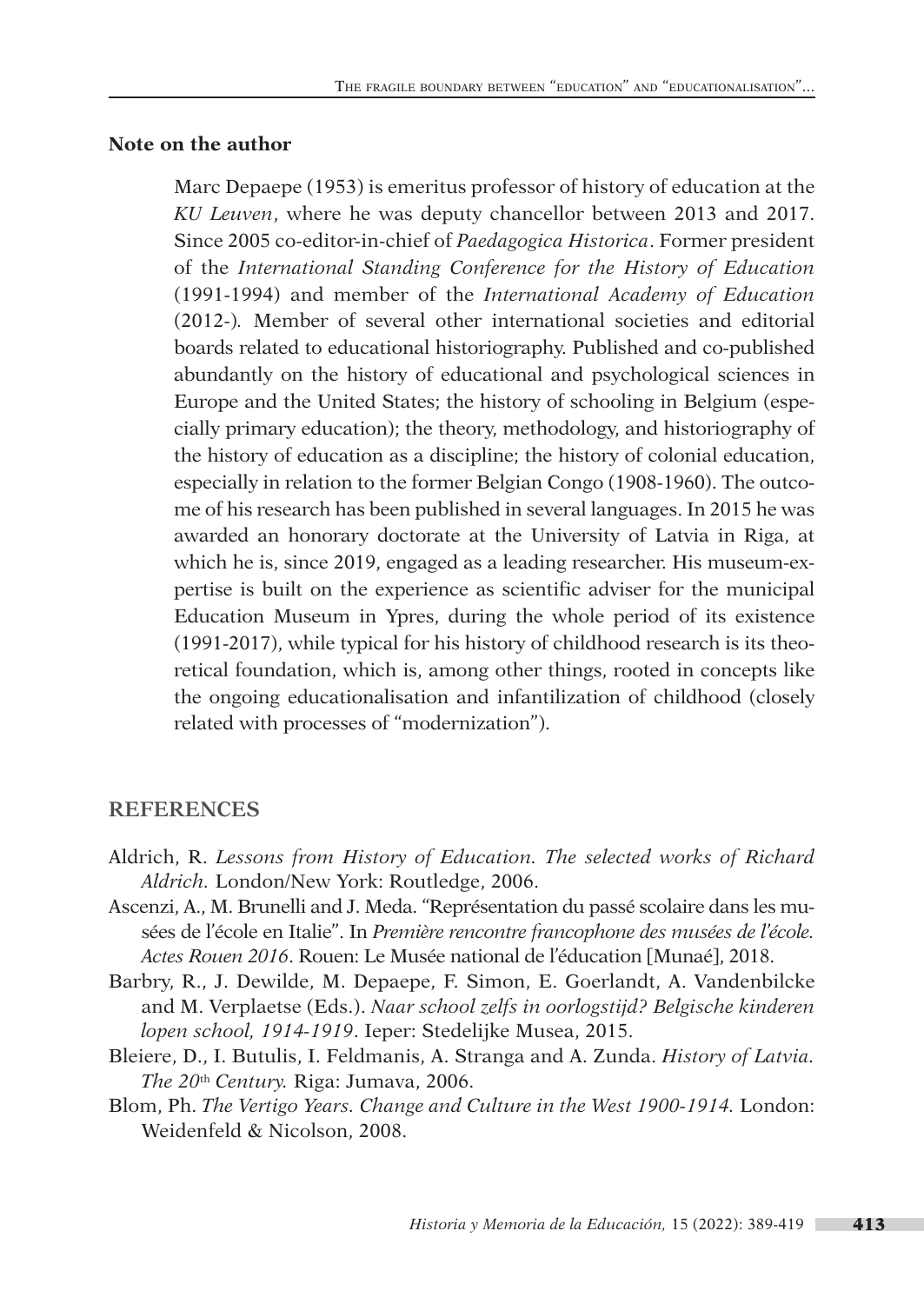Breyne, J. *Ieper. Portret van een stad.* Tielt: Lannoo, 2000.

- Brookshaw. "The Material Culture of Children and Childhood. Understanding Childhood Objects in the Museum Context". *Journal of Material Culture* 14 (2009): 365-383.
- Bühler, J. Ch. Von. *Die gesellschaftliche Konstruktion des Jugendalters. Zur Entstehung der Jugendforschung am Beginn des 20. Jahrhunderts.* Weinheim: Deutscher Studien Verlag, 1990.
- Buren, R. van. *Het verschijnsel schoolmuseum in nationaal perspectief. Van praktisch en pedagogisch naar cultuurhistorisch* (Scriptie [Research Paper]). Heerlen: Open Universiteit, 2009.
- Catteeuw, K. "Hoe oud het nieuwe en hoe nieuw het oude is". In *Op eigen vleugels. Liber Amicorum Prof. Dr. An Hermans*, edited by M. D'hoker & M. Depaepe, 237-248. Antwerp: Garant, 2004.
- Certeau, M. de. *L'Écriture de l'histoire*. Paris: Gallimard, 1975.
- Chielens, P. and P. Troch (Eds.). *De Geschreven Oorlog*. Amsterdam/Antwerpen, Manteau/De Bezige Bij/WPG Uitgevers België: 2016.
- Condette, J.-F. "Les musées d'éducation, leurs finalités et leurs difficultés. Conserver les traces du passé de l'Ecole pour mieux comprendre les enjeux du présent". In *Première rencontre francophone des musées de l'école*. Actes Rouen 2016. Rouen: Le Musée national de l'éducation [Munaé], 2018.
- Corredor, J., M.E. Wills-Obregon and M. Asensio-Brouard. "Historical memory education for peace and justice: definition of a field". *Journal of Peace Education* 15 (2018): 169-190.
- Damen, P. *Jong in de jaren '60. Tijdsbeeld van een generatie.* Utrecht/Antwerp: Uitgeverij Kosmos, 1992.
- Dávila, P. and L.M. Naya. "Constitution, conservation et valorisation du patrimoine scolaire en Espagne". In *Première rencontre francophone des musées de l'école. Actes Rouen 2016*. Rouen: Le Musée national de l'éducation [Munaé], 2018.
- Depaepe, M. and F. Simon. "Educação, Património Cultural na Bélgica: Investigação consistente espera por iniciativas museológicas". In *Educação e Património Cultural: Escolas, Objetos e Prácticas*, edited by M. J. Mogarro, 73-92. Lisboa: Edições Colibri, 2015.
- Depaepe, M. "Au bas de la liste des priorités? Quelques réflexions personnelles sur le traitement du patrimoine scolaire en Belgique". In *Première rencontre francophone des musées de l'école. Actes Rouen 2016*, 65-75. Rouen: Le Musée national de l'éducation [Munané], 2018.
- Depaepe, M. "How should history of education be written? Some reflections about the nature of the discipline from the perspective of the reception of our work". *Studies in Philosophy and Education* 23, no. 5 (2004): 333-345.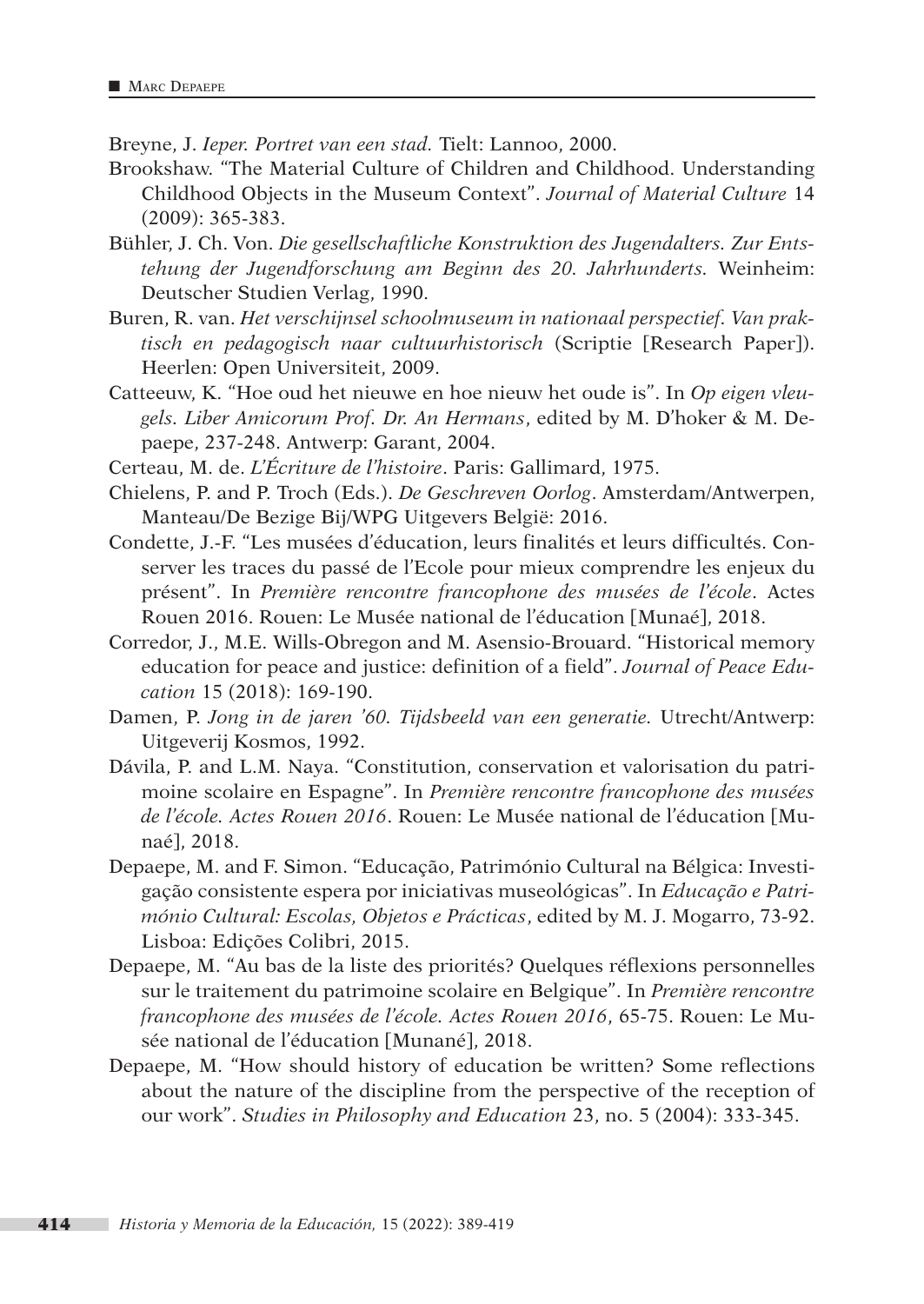- Depaepe, M. "Like a voice in the wilderness? Striving for a responsible handling of the educational heritage". In *Exhibiting the Past: Public Histories of Education*, edited by F. Herman, S. Braster & M. del Mar del Pozo Andrés. Berlin: De Gruyter, 2022. In press.
- Depaepe, M. "Qualities of Irrelevance? History of Education in the Training of Teachers". In *Knowledge, Politics and the History of Education*, edited by J. E. Larsen, 39-53. Münster: LIT-Verlag, 2012.
- Depaepe, M. "Studying the history of education with textbooks: some reflections from our own research experiences". In *Les manuels scolaires dans l'histoire de l'éducation: un enjeu patrimonial et scientifique*, edited by M. Berré, F. Brasseur, C. Gobeaux & R. Plisnier avec la collaboration de B. Bouchet, 111-121. Mons: CIPA, 2013.
- Depaepe, M. "The Ten Commandments of Good Practices in History of Education Research". *Zeitschrift für Pädagogische Historiographie* 16, no. 1 (2010): 31-34.
- Depaepe, M. "Über den Bildungswert von Schulmuseen". In *Bildungsmedien im wissenschaftlichen Diskurs,* Hrsg. J. Benecke, A. Richter, H. Schulz-Gade, D. Balcke, M. Schmid. Bad Heilbrunn: Kilinkhardt, 2021. In press.
- Depaepe, M. "Why even today educational historiography is not an unnecessary luxury. Focusing on four themes from forty-four years of research", *Espacio, Tiempo y Educación* 7, no. 1 (2020): 227-246.
- Depaepe, M. *et al*. *Order in Progress. Everyday Educational Practice in Primary Schools: Belgium, 1880-1970.* Leuven: Leuven University Press, 2000.
- Depaepe, M. "Sources in the Making of Histories of Education: proofs, arguments, and other reasonings from the historian's workplace". In *Educational Research: Proofs, Arguments, and Other Reasonings,* edited by P. Smeyers & M. Depaepe, 23-39. Dordrecht: Springer, 2009.
- Depaepe, M. and F. Simon. "It's All About Interpretation: Discourses at Work in Education Museums. The Case of Ypres". In *Educational Research: Discourses of Change and Change of Discourse*, edited by P. Smeyers & M. Depaepe, 207-222. Cham: Springer International Publishing Switzerland, 2016.
- Depaepe, M., F. Herman, M. Surmont, A. Van Gorp and F. Simon. "About Pedagogization: From the Perspective of the History of Education". In *Educational Research: The Educationalization of Social Problems*, edited by P. Smeyers & M. Depaepe, 13-30. Dordrecht: Springer, 2008.
- Depaepe, M., F. Simon and P. Verstraete. "Valorising the Cultural Heritage of the School Desk Through Historical Research". In *Educational Research: Material Culture and Its Representation*, edited by P. Smeyers and M. Depaepe, 13-30. Cham/Heidelberg/New York/Dordrecht & London: Springer, 2014.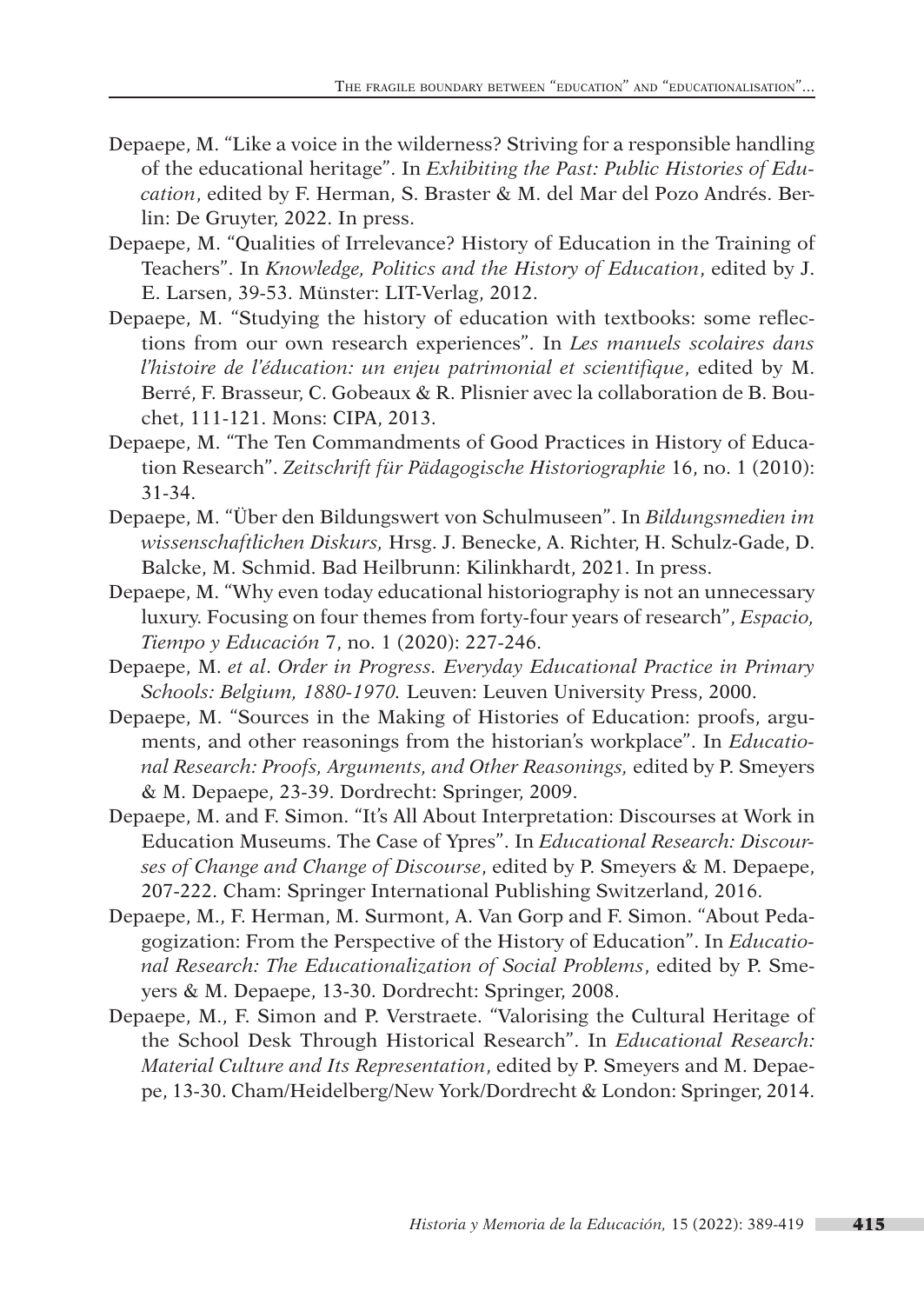- Depaepe, M., F. Simon, M. Surmont and A. Van Gorp. "'Menschen in Welten' Ordnungstrukturen des Pädagogischen auf dem Weg zwischen Haus und Schule". *Zeitschrift für Pädagogik* 52, Beiheft (Juni 2007): 96-109.
- Eeden, E. van and P. Nijssen. *Jong in de jaren '70 .*Utrecht/Antwerp:, Uitgeverij Kosmos, 1993.
- Eyben, E. *De ontstuimigen. Jeugd en ondeugd in het Oude Rome.* Kapellen/Kampen: DNB-Uitgeverij Pelckmans/Uitgeverij Kok Agora, 1987.
- Escolano, Agustín (Ed.). *La cultura material de la escuela: en el centenario de la Junta para la ampliación de estudios, 1907-2007.* Soria : CEINCE , 2007
- Fendler, L. "Critical Powers of Historical Framing". In *Folds of Past, Present and Future: Reconfiguring Contemporary Histories of Education*, edited by S. Van Ruyskensvelde, G. Thyssen, F., Herman, A., Van Gorp & P. Verstraete, 59-80. Berlin: De Gruyter, 2021.
- Feys, R., N. Gybels, P. Van Biervliet and S. Brasseur. "Vlaams onderwijs al lang mismeesterd. Onderwijskrant-memorandum 2019. Verzet/lippendienst leerkrachten temperde ontscholing/niveaudaling". *Onderwijskrant* 189 (2019): 2-21.
- Forgerson Hindley, A. and J. Olsen Edwards, "Early Childhood Racial Identity – The Potential Powerful Role for Museum Programming". *Journal of Museum Education* 42, no. 1 (2017): 13-21.
- Gautherin, J. *Une discipline pour la république. La science de l'éducation en France (1882-1914).* Berne: Peter Lang, 2002.
- Gorp, A. Van. and M. Depaepe (Hrsg.). *Auf der Suche nach der wahren Art von Textbüchern*. Bad Heilbrunn: Verlag Julius Klinkhardt, 2009.
- Halilović, J. "The War Childhood Museum: Creation and Principles". *Museum International* 71, no. 1-2 (2019): 124-131.
- Heese, Th. "Schulmuseen en Allemagne: histoire et situation actuelle des musées de l'école allemands". In *Première rencontre francophone des musées de l'école. Actes Rouen 2016*. Rouen: Le Musée national de l'éducation [Munaé], 2018.
- Hentig, H. von. Ist Bildung nützlich?. In *Metamorphosen der Bildung. Historie – Empirie – Theorie,* edited by E. Keiner, K.-P. Horn, H. Kemnitz, U. Mietzner, U. Pilarczyk, J. Schuch and N. Welter, 395-412. Bad Heilbrunn: Klinkhardt, 2011.
- Herman, F., A. Van Gorp, F. Simon and M. Depaepe. "The school desk: from concept to object". *History of Education* 40, no. 1 (2011): 97-117.
- Hernández Díaz, J.M. "Conversación con Marc Depaepe. Historiador de la educación, Universidad Católica de Lovaina (Bélgica)", *Historia de la educación*  39 (2020): 437-459.
- Hernández Díaz, J.M. "Museos pedagógicos y exposiciones educativas en España en los inicios del siglo XXI". In *I Foro Ibérico de Museísmo Pedagóxico. O*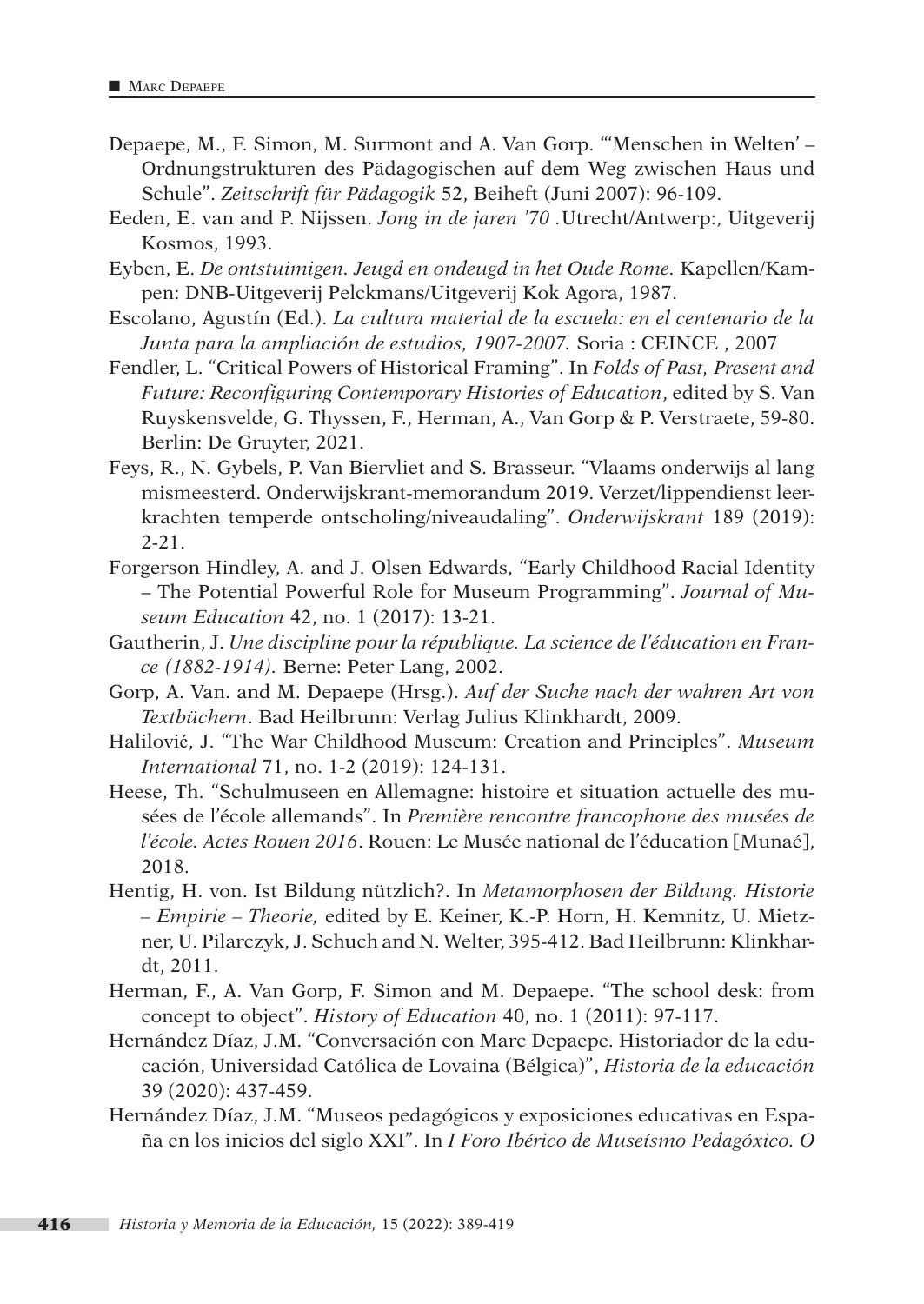*museísmo pedagóxico en España e Portugal: Itinerarios, experiencias, e perspectivas. Actas,* coordinado por V. Peña Saavedra, 117-171. Santiago de Compostela: Xunta de Galicia, 2003.

- Herrmann, U. *Historische Bildungsforschung und Sozialgeschichte der Bildung: Programme – Analysen – Ergebnisse.* Weinheim: Deutscher Studien Verlag, 1990.
- Jovanović, S. "Memories Taken Over. The Photo Archive of the Museum of Childhood". In *Memories Taken Over. The Photo Archive of the Museum of Childhood,* V. Perić. Belgrado: Museum of Applied Art, 2009.
- Kestere, I. "The school theatre as a place of cultural learning: the case of Soviet Latvia (1960s-1980s)". *Paedagogica Historica* 53 (2017): 318-341.
- Kestere, I., Z. Rubene and I. Ozola. "Educational Sciences Between `Real´ Moscow and the 'Imaginary' West: The Case of Latvia (1989-1999). In *Folds of Past, Present and Future: Reconfiguring Contemporary Histories of Education*, edited by S. Van Ruyskensvelde, G. Thyssen, F., Herman, A., Van Gorp & P. Verstraete, 67-282. Berlin: De Gruyter, 2021.
- Kinchin, J. and A. O'Connor (Eds.). *Century of the Child. Growing by Design, 1900-2000.* New York: MOMA, 2012.
- Koukos, E. and S. Folta, "Involving Cultural Institutions in the Prevention of Childhood Obesity: The Boston Children's Museum's *GoKids* Project". *Journal of Nutrition Education and Behavior* 42 (2010): 427-429.
- Laets, C.y J. Strubbe. *Jeugd in het Romeinse Rijk. Jonge jaren, wilde haren?.* Leuven: Davidsfonds, 2008.
- Lloyd, A. "'Institutionalized stories': Childhood and national-socialism in contemporary German museum displays". *Oxford German Studies* 43, no. 1 (2014): 89-105.
- Maas, F. "'Een bevrijdende, ontmoetende en soms helende dialoog'. Marc Depaepe over onderwijsmusea als laboratoria voor historisch-pedagogisch Onderzoek"*, Lessen. Periodiek van het Nationaal Onderwijsmuseum en de Vereniging van Vrienden* 15, no. 2 (2020): 4-7.
- McCulloch, G. *The Struggle for the History of Education.* London/New York: 2011.
- Meda, J. "The "Sites of School Memory" in Italy between memory and oblivion: a first approach". *History of Education & Children's Literature* 14, no. 1 (2019): 25-47.
- Merry, M.S. and A. Schinkel. "What is an appropriate educational response to controversial historical monuments?". *Journal of Philosophy of Education* 40 (2021): 484-497.
- Milligan M.J. and A. Brayfield. "Museums and childhood. Negotiating organizational lessons". *Childhood* 11, no. 3 (2004): 275-301.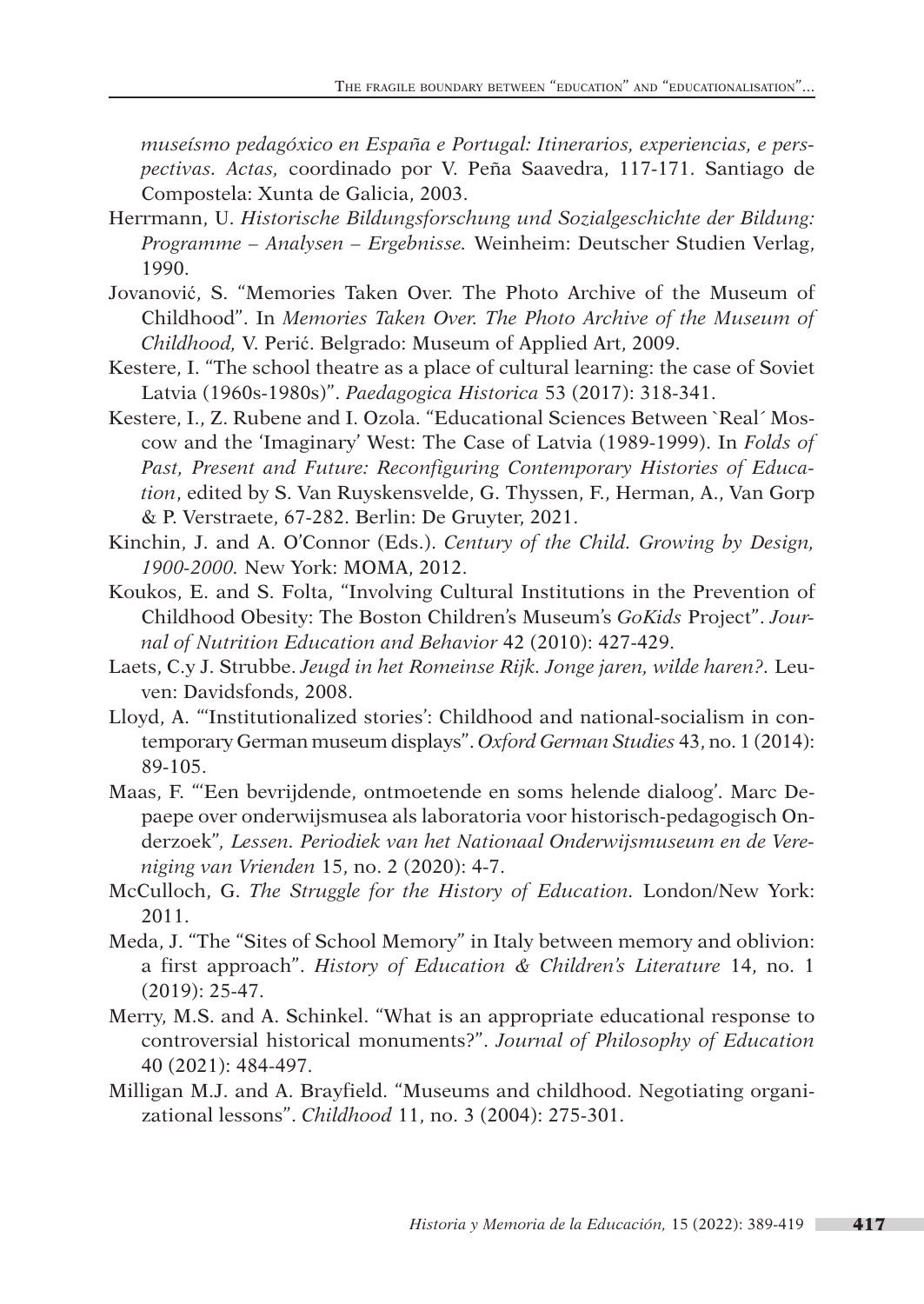- Moore, A.W. "Children We Have Lost: Diaries, Memoirs, and Museum Dispays of Childhood and Youth in Wartime Japan". *Cultural and Social History* 17 (2020): 715-729.
- Murken, "Das Kind in der Kunst als Spiegel der gesellschaftlichen Wandels". In *Kinder des 20. Jahrhunderts. Malerei. Skulptur. Fotografie*, edited by C. Murken, K. Weschenfelder and B. Schad, 8-28. Cologne: Wienand Verlag, 2000.
- Nieuwenhuyse, K. Van; F. Simon & M. Depaepe. "The Place of History in Teacher Training and in Education. A Plea for an Educational Future with a History, and Future Teachers with Historical Consciousness". *Bildungsgeschichte. International Journal for the Historiography of Education* 5, no.1 (2015): 57-69.
- Nys, L. and J. Tollebeek. *The city on the hill: a history of Leuven University, 1968- 2005.* Leuven: Leuven University Press, 2006.
- Polenghi, S. and G. Bandini. "Interview with Marc Depaepe", *Espacio, Tiempo y Educación* 3, no.1 (2016): 445-453.
- Popkewitz, Thomas S. "The Study of Education. On Rethinking History with the Help of Marc Depaepe". In *Folds of Past, Present and Future: Reconfiguring Contemporary Histories of Education*, edited by S. Van Ruyskensvelde, G. Thyssen, F., Herman, A., Van Gorp & P. Verstraete,39-58. Berlin: De Gruyter, 2021.
- Possamai, Z. "Ferdinand Buisson and the emergence of pedagogical museums: clues of an international movement, nineteenth century". *Paedagogica Historica* 57, no. 4 (2021): 381-399.
- Prior, N. *Museums and Modenrity: Art Galleries and the Making of Modern Culture.* Oxford/New York: Berg, 2002.
- Rabazas Romero, Teresa, S. Ramos Zamora and J. Ruiz Berrio. "Incidencia para la Junta de Ampliación de Estudios en la modernización de la escuela española. La innovación del material escolar a través de los manuales de Pedagogía". In *La cultura material de la escuela. En el centenario de la Junta para la Ampliación de Estudios, 1907-2007*, edited by A. Escolano Benito. Berlanga de Duero: Cience, 2007.
- Reybrouck, D. Van. *Revolusi. Indonesië en het ontstaan van de moderne wereld.*  Amsterdam: De Bezige Bij, 2020.
- Rubio Mayoral, J.L. "Museos pedagógicos y experiencias educativas. Apuntes de futuro". In *El patrimonio histórico-educativo y la enseñanza de la historia de la educación,* 93-110. s.l.: Sociedad Española de la Historia de la Educación, 2009.
- Ruiz Berrio, J. "El museísmo pedagógico en el mundo: pasado, presente y perspectivas de futuro". In *I Foro Ibérico de Museísmo Pedagóxico. O museísmo pedagóxico en España e Portugal: Itinerarios, experiencias, e perspectivas.*